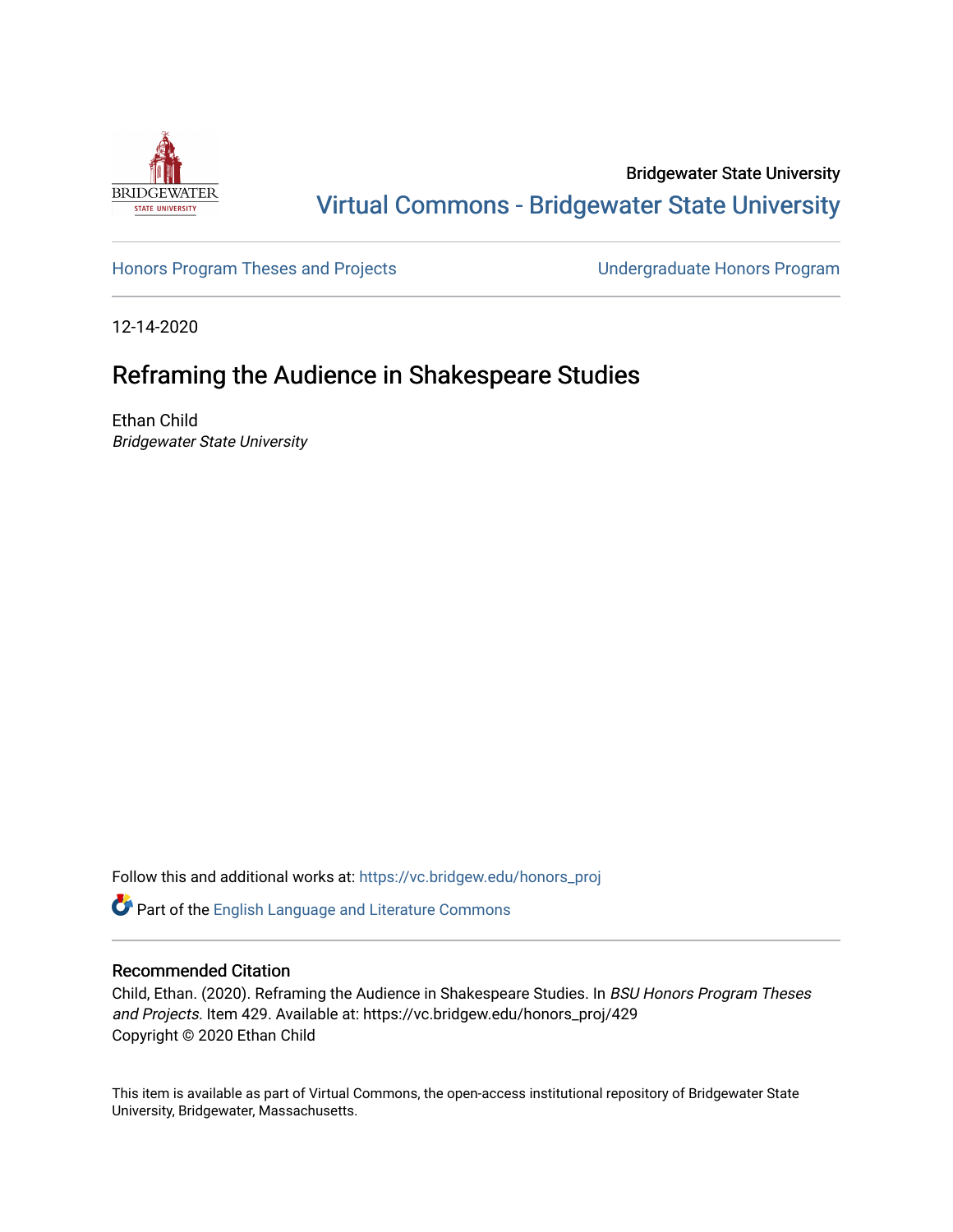Reframing the Audience in Shakespeare Studies

Ethan Child

Submitted in Partial Completion of the Requirements for Commonwealth Honors in English

Bridgewater State University

December 14, 2020

Dr. Heidi Bean, Thesis Advisor

Dr. Gregory R. Chaplin, Committee Member

Dr. James P. Crowley, Committee Member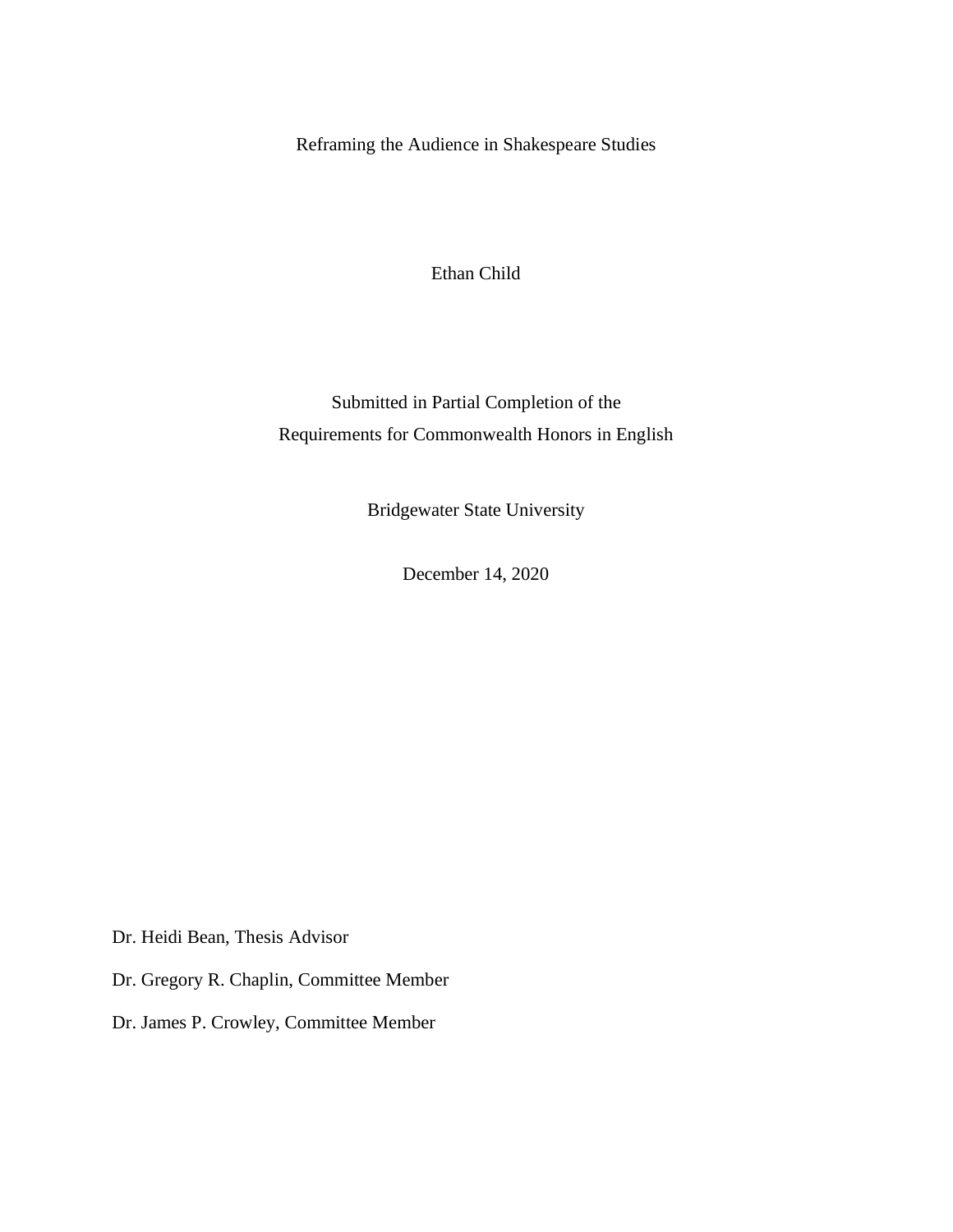Drama is a difficult medium to analyze because its intended mode—performance—is inherently transient. Playwrights write their plays to be performed as theatrical events. These temporally-bound events, in which drama reaches its full potential, introduce factors that do not exist in textual forms of literature. One factor is that of the theatrical audience, which takes on a more influential role than that of the reader of a text. The theatrical audience exists in the same physical space and time as the players, which enables more immediate reception and response. Simultaneously, the players, as characters, are able to directly address and respond to the audience, creating an intercommunicative relationship between play and audience. Through this intercommunication, the playgoer becomes a collaborator with the players and playwright in the construction of the play itself. The theatrical audience, then, helps to shape the play's meaning, which can vary as plays are performed before different audiences across historical eras with varying theatrical conditions.

Due to their enduring popularity over time, Shakespeare's plays, perhaps more than any other plays, allow scholars to trace how different audiences have reshaped the plays' meanings at different cultural and historical moments. In the centuries since the original productions of these plays, countless audiences have engaged with them, importing their own ideologies as well as their distinct understandings of their role and function as an audience, which are shaped by shifting theatrical conventions. Since the advent of commercial playgoing in Shakespeare's time, notions about audience and norms of audience behavior have changed, distancing contemporary audiences from the original modes of reception of Shakespeare's plays. Theatre practitioners, such as those at the reconstructed Globe in London, have attempted to recreate the original performance contexts of Shakespeare's plays by creating audience experiences that replicate those of early modern London. Yet despite any effort to recreate the early modern playgoing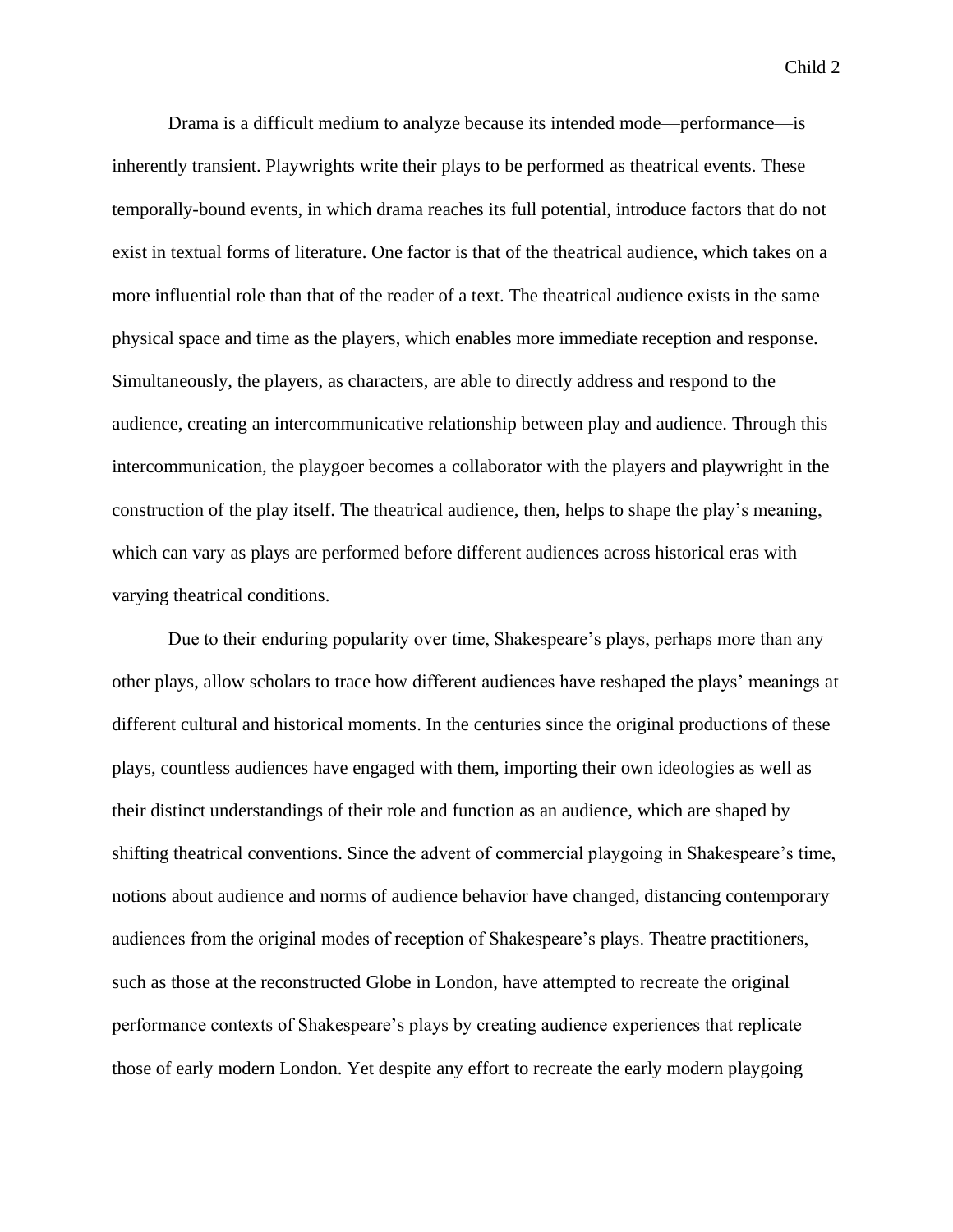experience, contemporary productions are inherently different from Shakespeare's original theatrical events due to the unfixed nature of the audience. In *The Shakespearean Stage 1574- 1642*, Andrew Gurr examines the gap between modern audiences and Shakespeare's original meaning. He argues that contemporary theatre-makers and audiences "always rewrite Shakespeare into our own image, and in the process lose much that originally enriched the plays" (6). This "rewriting" includes conceptualizing the theatrical audience in ways that conform to contemporary norms and conventions of playgoing. For example, contemporary playgoers might hold expectations of etiquette that are quite distinct from the norms of behavior of the early modern playhouse. Literary critics and theatre practitioners alike have sought to bridge this distance between contemporary historical audiences by imagining and recreating the playgoing conditions of Shakespeare's first audiences.

Shakespeare's "original audience," however, never existed as a singular, rigidly-defined construct. In his essay "Who Are We Talking About When We Talk About 'the Audience'?," Stephen Purcell notes that Shakespeare wrote his plays "with the reasonable expectation that they might be performed before relatively diverse popular audiences at open-air 'public' theatres like the Globe, regional audiences on tour, more exclusive audiences at indoor 'private' theatres like the Blackfriars, and elite audiences at the court" (19). The concept of Shakespeare's original audience, then, contains within it a range of different types of audience. Further complicating the conceptualization of Shakespeare's original audience is the fact that there was no early modern consensus among Shakespeare and his contemporaries regarding *what* the audience was or should be. The emergence of commercial theatre during Shakespeare's career introduced a new type of audience—one that was composed of paying playgoers assembled for the purpose of attending a play. Through their plays, early modern playwrights shaped the role and function of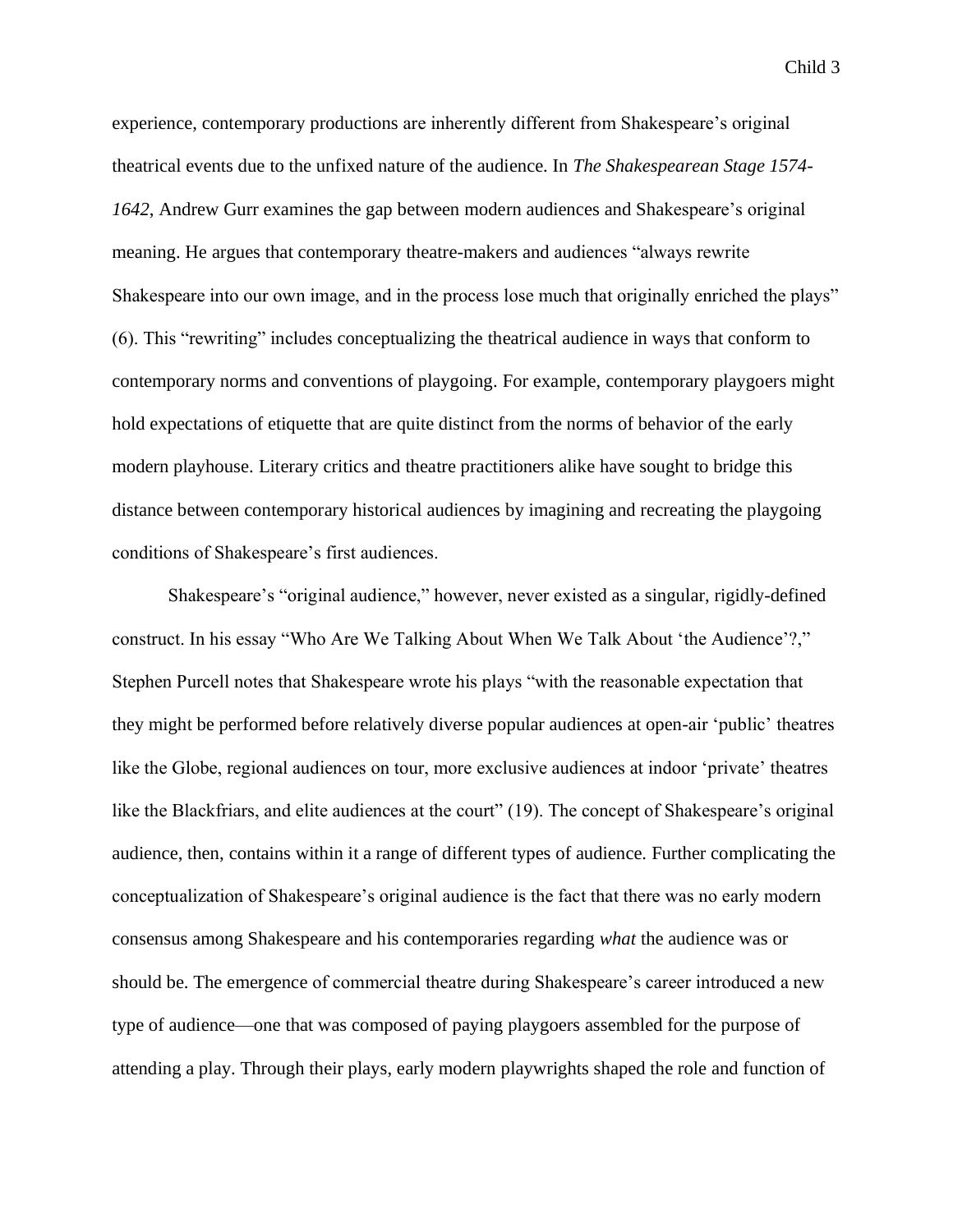this audience. Situating Shakespeare's plays within the evolution of early modern theatrical practice illuminates how Shakespeare contributed to the construction of audience.

Shakespeare offers a concept of the theatrical audience through his plays that metatheatrically examine the theatrical form. His employment of the "play-within-a-play" device, as in *A Midsummer Night's Dream* and *Hamlet*, allows him to construct a fictional audience, signaling to his actual audiences how he envisions the activities and behaviors that comprise play-reception. But Shakespeare does not merely project an ideal audience through these fictional representations of audience; rather, he invites his actual audience members to consider their role within the theatrical event. By heightening the audience's metatheatrical awareness, Shakespeare likewise heightens audience members' awareness of their contributions to the overall theatrical event, emphasizing the role of the audience as co-creator. His characters' direct addresses to the audience, as in the Chorus's prologues in *Henry V*, also foreground the audience's presence. Shakespeare's plays, then, call attention to the theatrical audience, encouraging audience members to realize their influential powers within theatrical performance.

While Shakespeare's plays grapple with the emerging early-modern audience, they anticipate a critical examination of the theatrical audience that has extended into the twenty-first century. The final decades of the twentieth century saw the emergence of theatre audience studies, which call for a deeper understanding of the complex role that theatrical audiences play in the overall experience of a performance. In her landmark book *Theatre Audiences: A Theory of Production and Reception*, Susan Bennett examines the relationship between drama and the audience, emphasizing how drama both depends on and is created by its audience. Her conceptual model of the theatrical event considers theatre "as a cultural construct" formed by "the audience's definitions and expectations of a performance" (Bennett 1-2). Bennett's model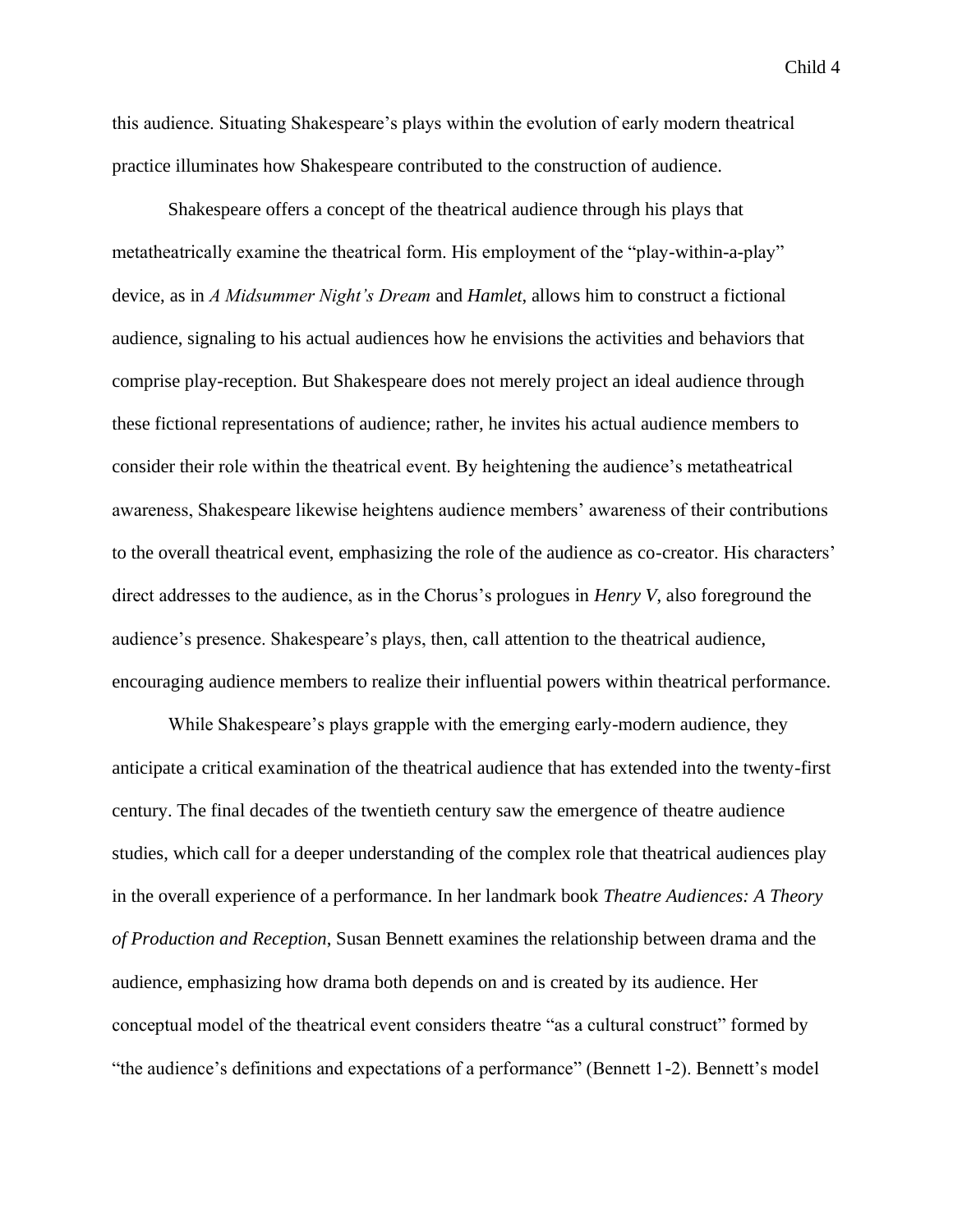enlarges the theatrical event beyond the stage to include the understandings that the audience imports. Such a pronounced critical focus on the audience is relatively recent within performance studies and broadens the studies of plays beyond the texts.

Audience theory is distinct from reception theory, which focuses on readers' interpretive responses to texts. Reception theory conceptualizes theatrical audience members as "readers" of a performance "text," separating their processes of meaning-making from the performance. Audience theory, conversely, melds audience members' interpretive processes with the playperformance. Stephen Purcell argues that "audience activity can go beyond mere 'response' and become an active part of the performance" ("Who Are We Talking About" 19). In this sense, the audience is not merely an interpretive entity that responds to a performance but, rather, is a collaborator in the overall production of play-meaning; the audience, then, is a central component that cannot be conceptually separated from the performance. Audience theory's emphasis of the audience's central role in performance calls for an examination of how different theatrical practices and conventions have reshaped the audience's role in performance, including the extent of the audience's participation and the audience's sense of their relationship with onstage characters and with other audience members.

The continually increasing popularity of audience theory opens new areas of exploration in Shakespeare studies. Given the markedly different conventions of playgoing in Shakespeare's time, Shakespeare's plays require contemporary theorists to consider how historical changes in the role and function of the theatrical audience have reshaped the plays' meanings. Historical shifts in such factors as the physical positioning of the audience, norms of audience behavior, and cultural notions of playgoing all impact audience experiences of Shakespeare's plays. Contemporary audiences inherently experience Shakespeare's plays differently than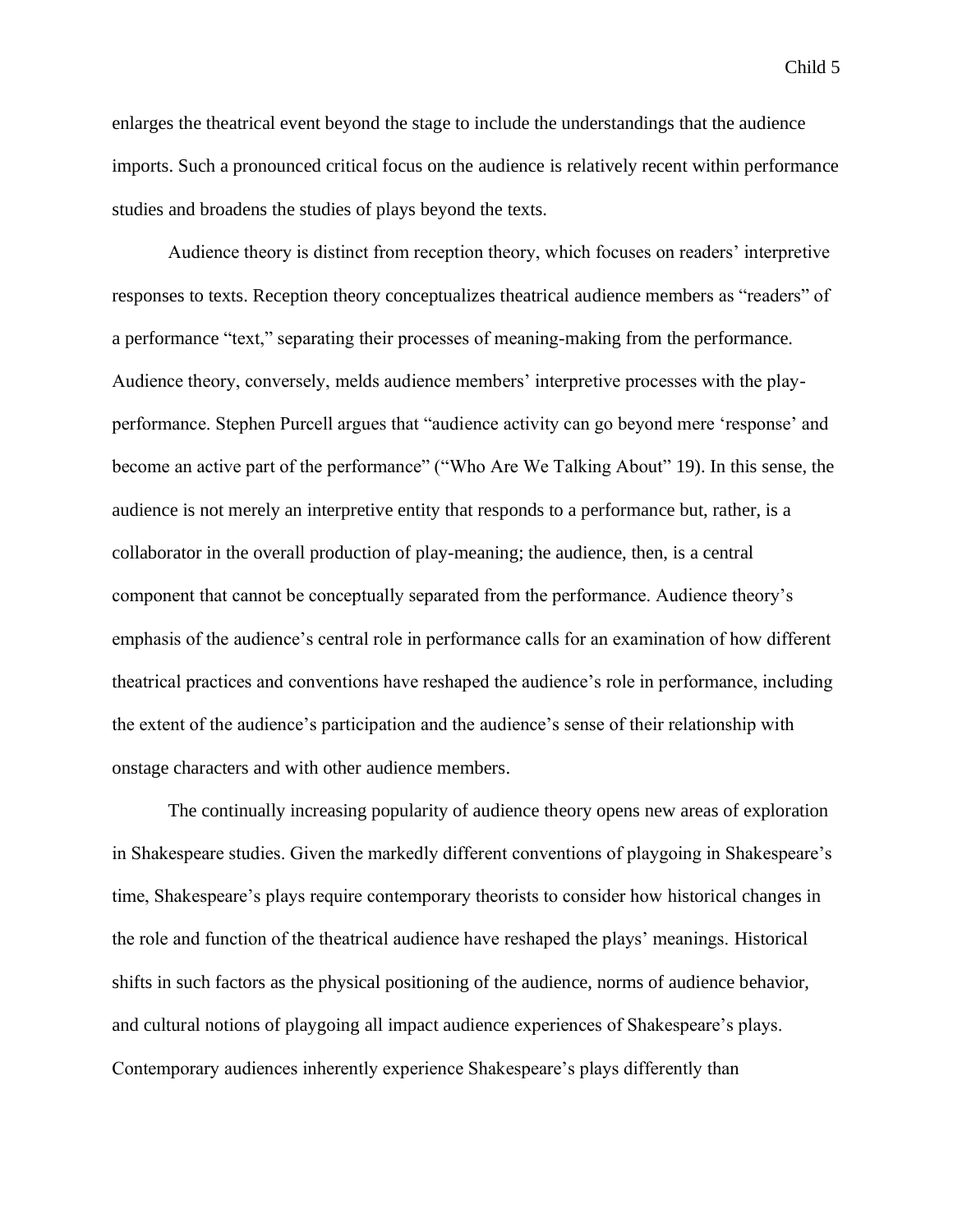Shakespeare's original, early modern audiences did, which has prompted critics and theatre practitioners to theorize and recreate a more "original" and, ostensibly, more authentic reception of these plays. Through such preoccupation with Shakespeare's "original audience," however, critics and theatre practitioners seek to reify a singular, historical audience that has only ever existed in theory. This thesis aims to reframe studies of Shakespeare's audience by challenging notions of the "original audience" and, instead, considering how Shakespeare's plays interact with continually-changing conceptions of the theatrical audience. While Shakespeare responds, through his plays, to early modern conventions of commercial playgoing and to increasing pressures to control the crowds of London's public playhouses, his plays continue to address some of the same questions raised by contemporary audience theorists regarding the role and function of the audience. In the same way that Shakespeare's plays shaped an evolving early modern audience, these plays continue to invite contemporary exploration of what it means to be an audience.

## **"Original Practices"**

The emergence of "original practices" in theatrical Shakespeare productions has sharpened focus on the audience within Shakespeare studies. Particularly, the reconstructed Globe in London has generated discussion of how such a theatre not only recreates a historical audience experience but also creates new types of audience experience. The Globe, as an experimental project, is rooted both in the research of the conditions of early modern playgoing and, inherently, in contemporary shifting conceptions of the theatrical audience. The Globe, then, bridges the studies of the historical and the contemporary audience; just as it raises questions about playgoing in Shakespeare's time, it inspires—for scholars, practitioners, and audience members alike—deeper examination of the conditions and conventions of contemporary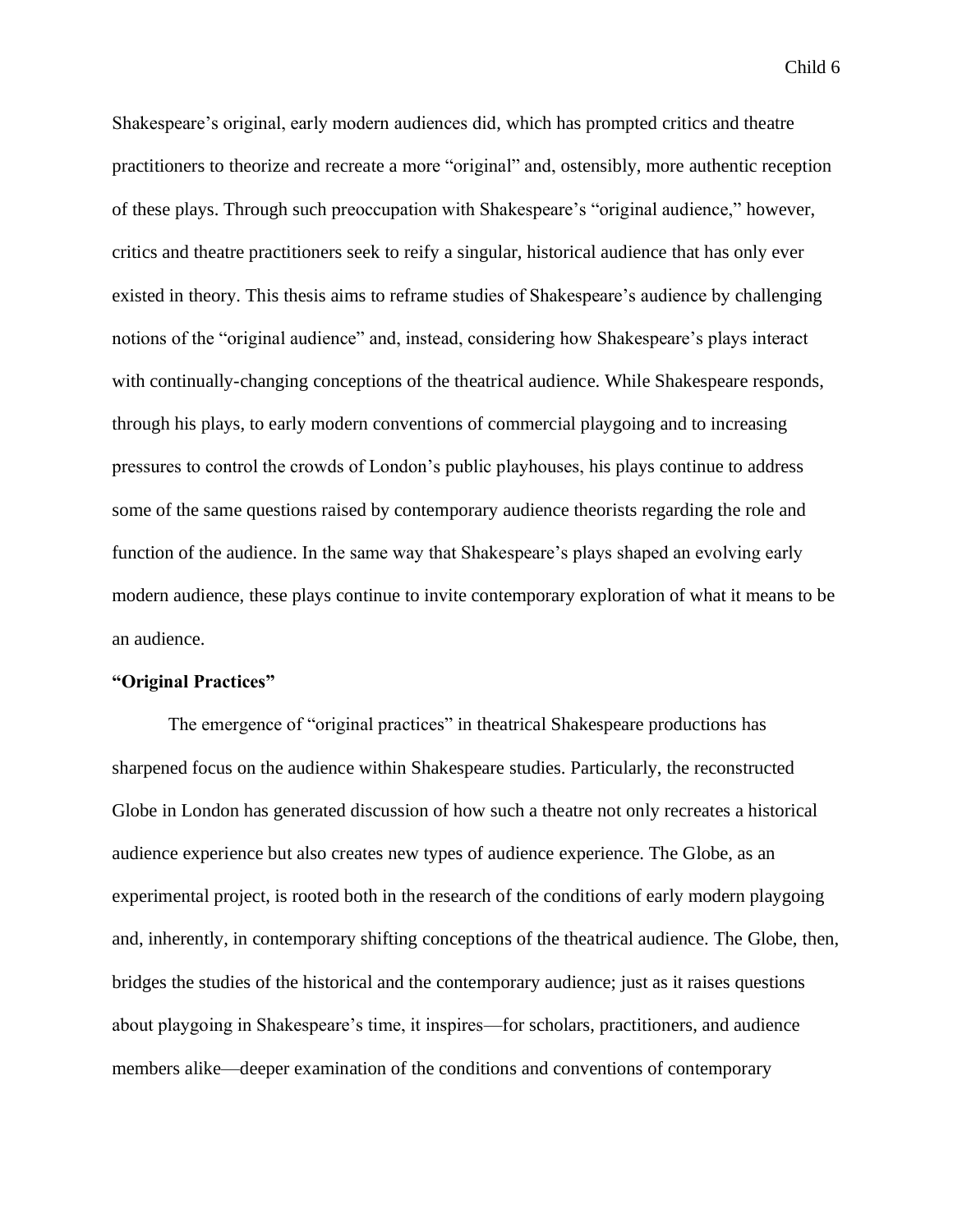playgoing. Practitioners at the Globe often emphasize the significance of the audience in their work; for example, former artistic director Mark Rylance describes the Globe as "an audience's theatre" (Carson and Karim-Cooper 108). Does such a shift in the audience's power dynamics signal a return to an earlier, more Shakespearean understanding of the role of the audience in the theatrical event, or does it reflect a more recent theatrical movement toward a participatory audience?

In order to assess whether the Globe is approaching "original" in its constructions of audience, it is necessary to consider how the Globe establishes audience experiences that are different from other theatres that produce Shakespeare's plays. In *Shakespeare's Globe: A Theatrical Experiment*, Christie Carson offers a perspective of how the Globe model engenders unique experiences for contemporary audiences:

Shakespeare's Globe Theatre undoubtedly presents a challenge to established ways of thinking because the space itself is so unfamiliar at first. Given that almost half the audience are visiting the building for the first time the performing conventions and rules of social engagement must be established at the beginning of each performance. As a result this theatre provides an international, intercultural collective space that allows for a negotiated audience/actor relationship rather than a space that reaffirms traditional behaviours and hierarchies. (Carson and Karim-Cooper 124)

Carson's suggestion that there is a "negotiated audience/actor relationship" at the Globe reframes the type of audience experience that "original practices" Shakespeare productions might seek to achieve. According to Carson, the Globe does not merely exchange contemporary theatrical traditions of "behaviours and hierarchies" for early modern ones; rather, it enables audience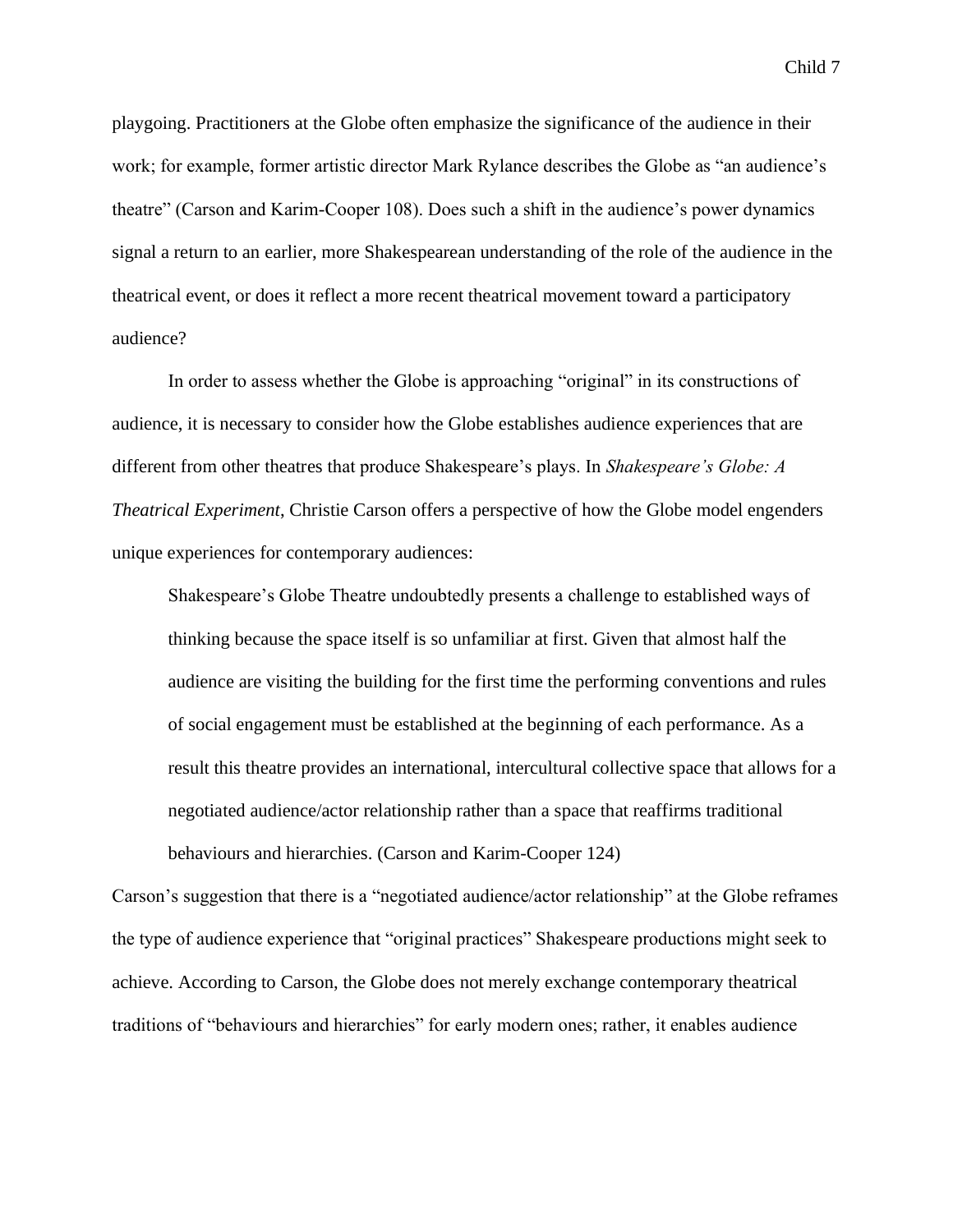members to examine and assert their role in the theatrical event without the interference of contemporary norms and conventions of playgoing.

Rylance substantiates Carson's perspective of Globe audience dynamics through his accounts of his experiences as artistic director and actor at the Globe. Rylance notes that, especially in the earliest Globe productions, "the audience was learning how to be in the Globe just as we actors were learning" (Carson and Karim-Cooper 113). This "learning" process, however, was not so much a process of learning to be more like Shakespeare's original audience but, rather, a process of grappling with a wholly new audience experience. Rylance explains that this distinction became clearer as the Globe evolved. He writes, "Eventually, we had no one coming along pretending to be a member of an Elizabethan audience or throwing things. Quite the opposite, they were still, witty, lively, imaginative, everything you would want from an audience" (Carson and Karim-Cooper 113). Rylance's accounts highlight how "original practices" do not necessarily shape an audience that replicates a specific historical audience, but they invite audiences to honestly explore their positions and powers in the theatrical event. Just as Carson suggests the "negotiations" that occur between audience and actors in the Globe, Rylance illustrates how "original practices" enables audiences to explore new modes of being an audience. Situating this audience self-exploration within broader movements of the theatrical audience, Rylance argues, "Audiences want to have something more happen than they did twenty years ago. I do not think they are happy to sit quietly in the dark and admire us with their minds" (Carson and Karim-Cooper 108). Perhaps counter-intuitively, Rylance and Carson illustrate how invoking the conditions of early modern playgoing at the Globe has answered contemporary audiences' calls for new types of theatrical experience.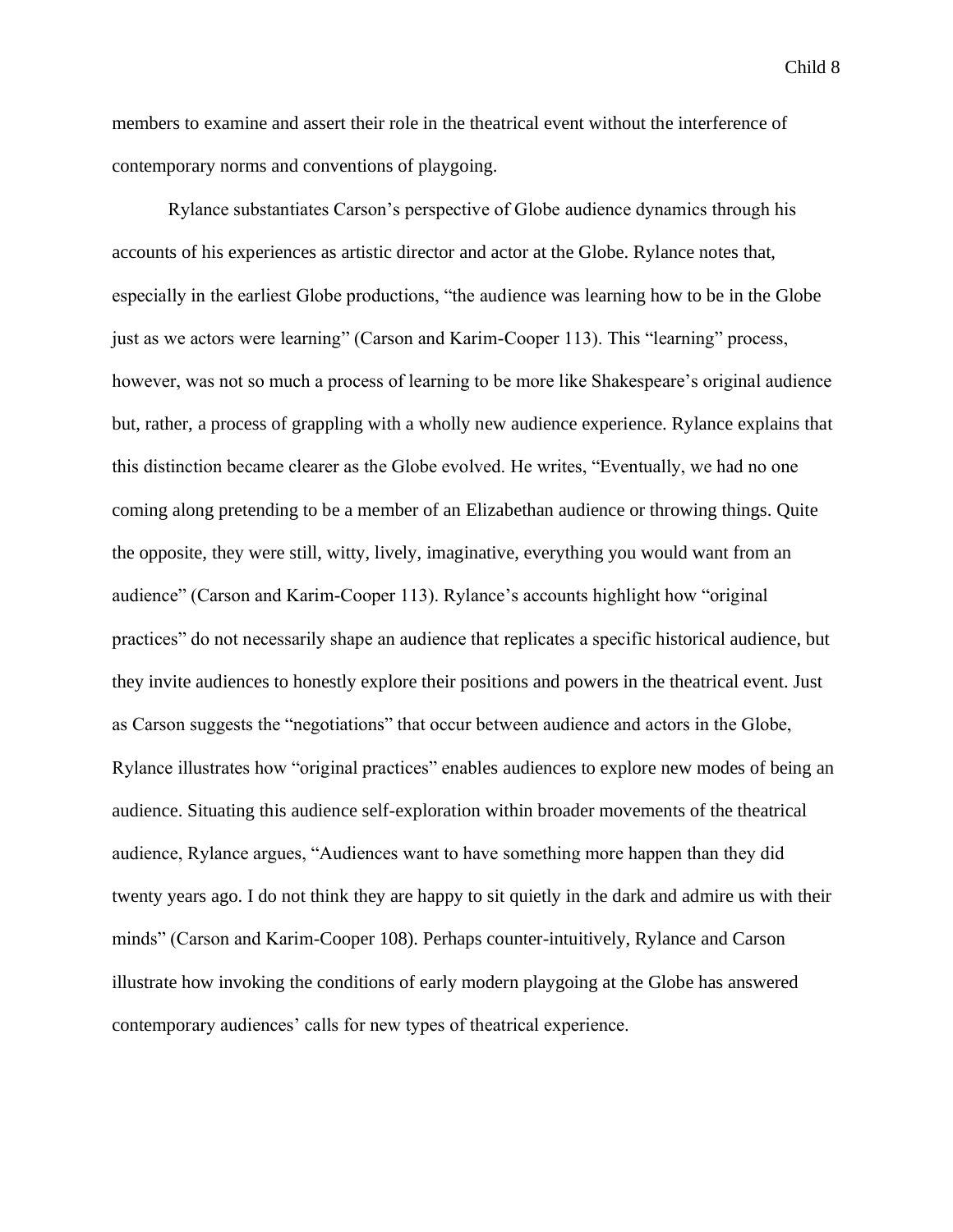In Carson's and Rylance's accounts of Globe practices, it is evident that "original practices" productions of Shakespeare have as much to do with the current moment as they do with the historical conditions that they recreate. Rylance argues that if the Globe "was just an experiment in recreating the past, then it would fail" and that, instead, the project must "have some meaning" for contemporary audiences (Carson and Karim-Cooper 112). It is in this regard that many critics have struggled to grasp the value of the Globe. If "original practices" productions do not propel audiences closer to the historical conditions of Shakespeare's original play-performances but, instead, invite new conceptions of the play-audience relationship, then what do these productions contribute to contemporary understandings of Shakespeare's plays? In *Shakespeare and the Authority of Performance*, W. B. Worthen recognizes the value that these productions have beyond merely recreating the past. He challenges critics who aim for an "original" or "more authentic" Shakespeare, arguing that, in imagining such fixedness in Shakespeare's plays, critics "reify Shakespearean drama—and the past, the tradition it represents—as sacred text, as silent hieroglyphics we can only scan, interpret, struggle to decode. We impoverish, in other words, the work of our own performances, and the work of the plays in our making of the world" (Worthen, *Shakespeare and the Authority* 191). Worthen's view illuminates how critics devalue the new meanings that contemporary audiences produce in their reception of Shakespeare's plays. Critics' futile search for a fixed, objective, original meaning in Shakespeare's plays detracts from the ongoing exploration of the theatrical audience that Shakespeare encourages within his plays.

### **Defining "Audience"**

The ambiguity of the early modern audience stems from the fact that, during Shakespeare's time, there were disagreements among playwrights, impresarios, and others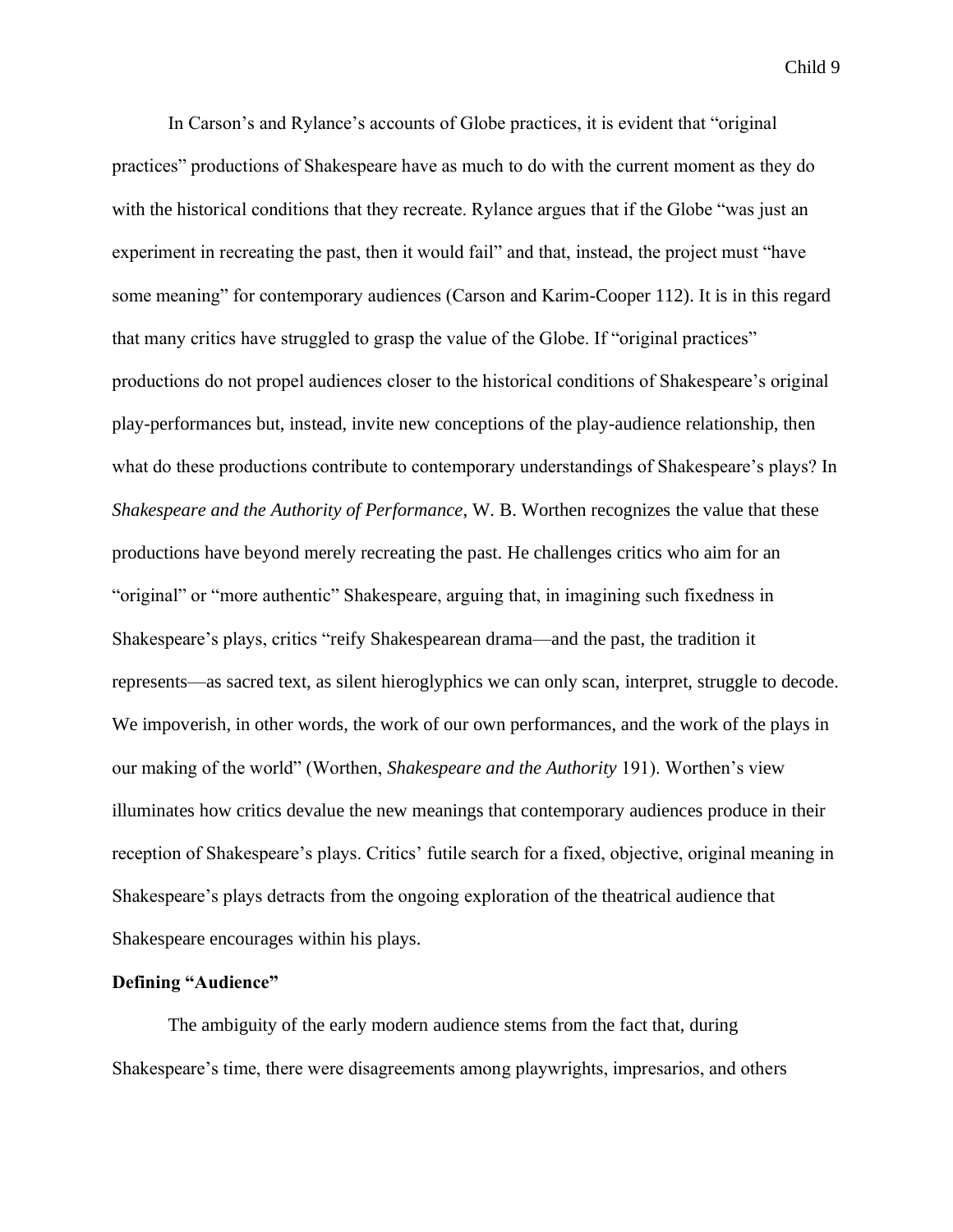outside the theater about what the audience could or should be. Early modern playwrights and others who wrote about the theatre used varying terminology to describe an assembly of playgoers. A dichotomy existed between the use of the terms "audience," or "auditors," and "spectators." These differences are not merely semantic; they represent a fundamental disagreement regarding the role and function of playgoers. As Gurr emphasizes in *Playgoing in Shakespeare's London*, the Latin roots of these different terms all imply an emphasis on different senses— "audience" and "auditor" coming from the Latin "audire" meaning "to listen" and "spectator" coming from "specere" meaning "to see" (102). These different terms prioritize different senses, representing different functions of the audience in play-performances. Arguing that playwrights had an interest in this terminology, Gurr writes, "Understandably the writers valued their poetry more than the 'shows' of the common stage, and consequently rated hearing far above seeing as the vital sense for the playgoer" (102). Playwrights, then, had an artistic interest in positioning playgoers as auditors rather than as spectators. The playwrights' ideal audience, however, did not necessarily align with actual early modern audiences. Some playgoers might have considered themselves auditors while others considered themselves spectators. These varying views created a public discourse surrounding the function of audience. Plays were the primary discursive mode by which playwrights could convey their concept of audience to playgoers.

Shakespeare showcases the diverging concepts of the early modern audience within his plays. For example, Hamlet insults the intelligence of "the groundlings," who he suggests are "capable of nothing but inexplicable dumb shows" (*Hamlet* 3.2.10-12)<sup>1</sup>. In criticizing these "dumb shows," Hamlet also suggests that mere spectators are less intelligent than those

<sup>1</sup> All references to Shakespeare's text are from *The Riverside Shakespeare.*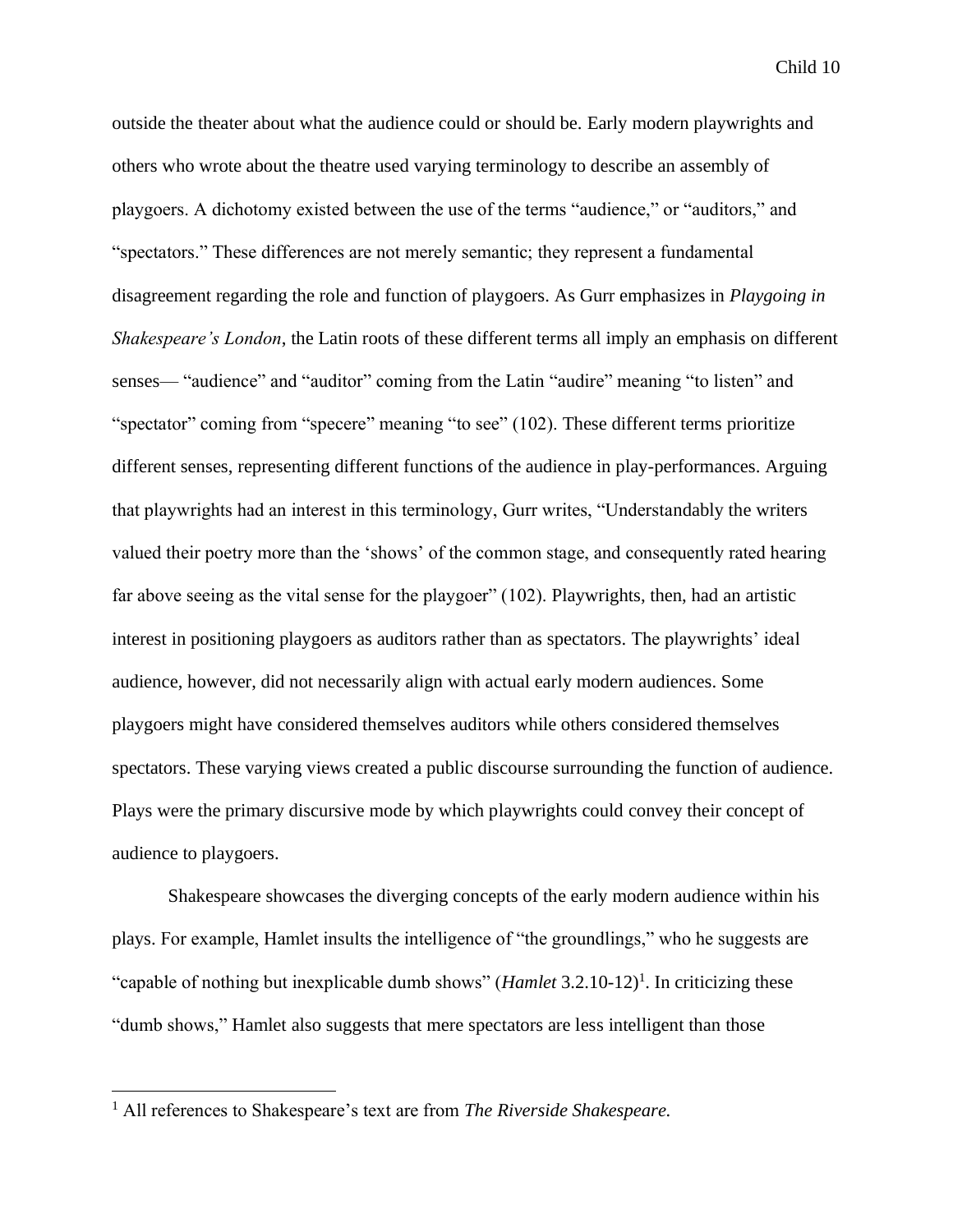playgoers who come to hear a play. Through Hamlet's harsh criticism, Shakespeare positions the audience as auditors. He then complicates the role of the audience by including a dumb show in *Hamlet*'s inset play, positioning the audience as spectators. Shakespeare juxtaposes the players' dumb show with Hamlet's criticism of spectatorship, foregrounding the opposing concepts of audience. Moreover, Gurr notes that *Hamlet* marks Shakespeare's "first use of the word 'spectator'" and that, from then onwards, Shakespeare "abandoned the idea of an auditory and called his customers spectators" (*Playgoing* 110-111). Hamlet, however, speaks negatively of theatrical spectators, referring to them as "barren spectators" (*Hamlet* 3.2.41), again implying the lower intelligence of playgoers who seek spectacle. By underscoring Hamlet's negative perception of spectators, Shakespeare heightens his playgoers' awareness of their own position as spectators during the subsequent dumb show, requiring audience members to grapple with their own roles. *Hamlet*, then, does not contain a single, unified view of the audience but represents the unfixed conceptualizations of audience that were changing and evolving during Shakespeare's career.

Apart from the distinction between auditors and spectators, early modern playwrights had to contend with another distinction in concepts of audience—that between audience as collective or audience as a group of individuals. Gurr notes that the collective audience "is unique in the way it shares the excitement of the experience. Being in a crowd enhances the feeling and makes it a collective, not an individual, pleasure" (*Shakespearean Stage* 259). In Shakespeare's time, playgoers largely perceived themselves as collective groups. Audiences exhibited their collective identity through their behaviors at performances, including through their vocal responses that were made public, as opposed to inherently private mental responses. The players, especially clown figures, encouraged the participatory nature of the audience through their use of backchat,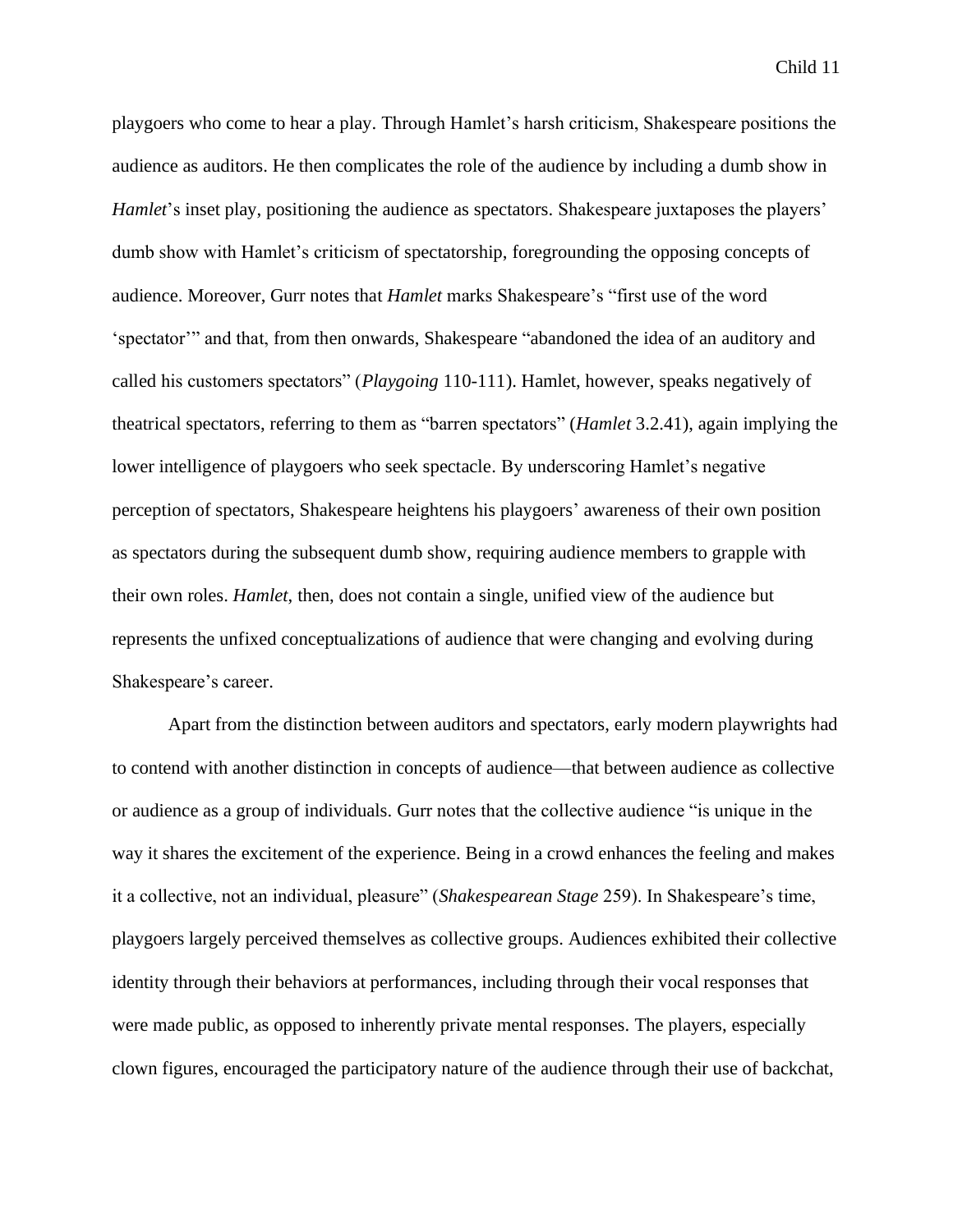or improvised responses to comments from the audience. By extemporizing backchat, players turned performance into a verbal contest between audience member and player, whereby homogenized crowds could express their collective support for the player as the hopeful "winner."<sup>2</sup> Through such intercommunication, crowds became powerful collective units that took on a participatory role in the play-event. Hamlet warns against such behavior, instructing the players' clowns to "speak no more than is set down for them" (*Hamlet* 3.2.38-40). By limiting the clowns' extemporizing, Hamlet not only controls the players but also restricts the inset audience's ability to participate and, thereby, to become a collective. Hamlet asserts the power of the written or "set down" play-text to control an audience.

Hamlet's concern for limiting audience participation parallels early modern concerns that were shared by English playwrights and authorities alike. The participatory audience proved to be a dangerous presence in the early modern theatre. London authorities looked down on the crowds of playgoers who exhibited undesirable behaviors. Concerns over assemblies of playgoers likely stemmed from broader early modern fears of crowds. Apart from the theatre, the early modern crowd itself existed as a new construct with untested potentiality. Paul Menzer observes, "The experience of being in a crowd may have been a novelty to many Londoners, for it was immigration that fueled London's growth" (21). As the London population grew during the latter half of the sixteenth century, crowds became a new feature of London society. The theatrical audience was just one of the many forms that these public assemblies took. Crowds also formed for sermons and other public events. According to Menzer, crowds of large volumes were unique to London, as "London was growing far faster than any other urban center and

<sup>2</sup>See Gurr, *Playgoing* 150-158, for a more extensive documentation of the conventions of backchat in the early modern playhouse.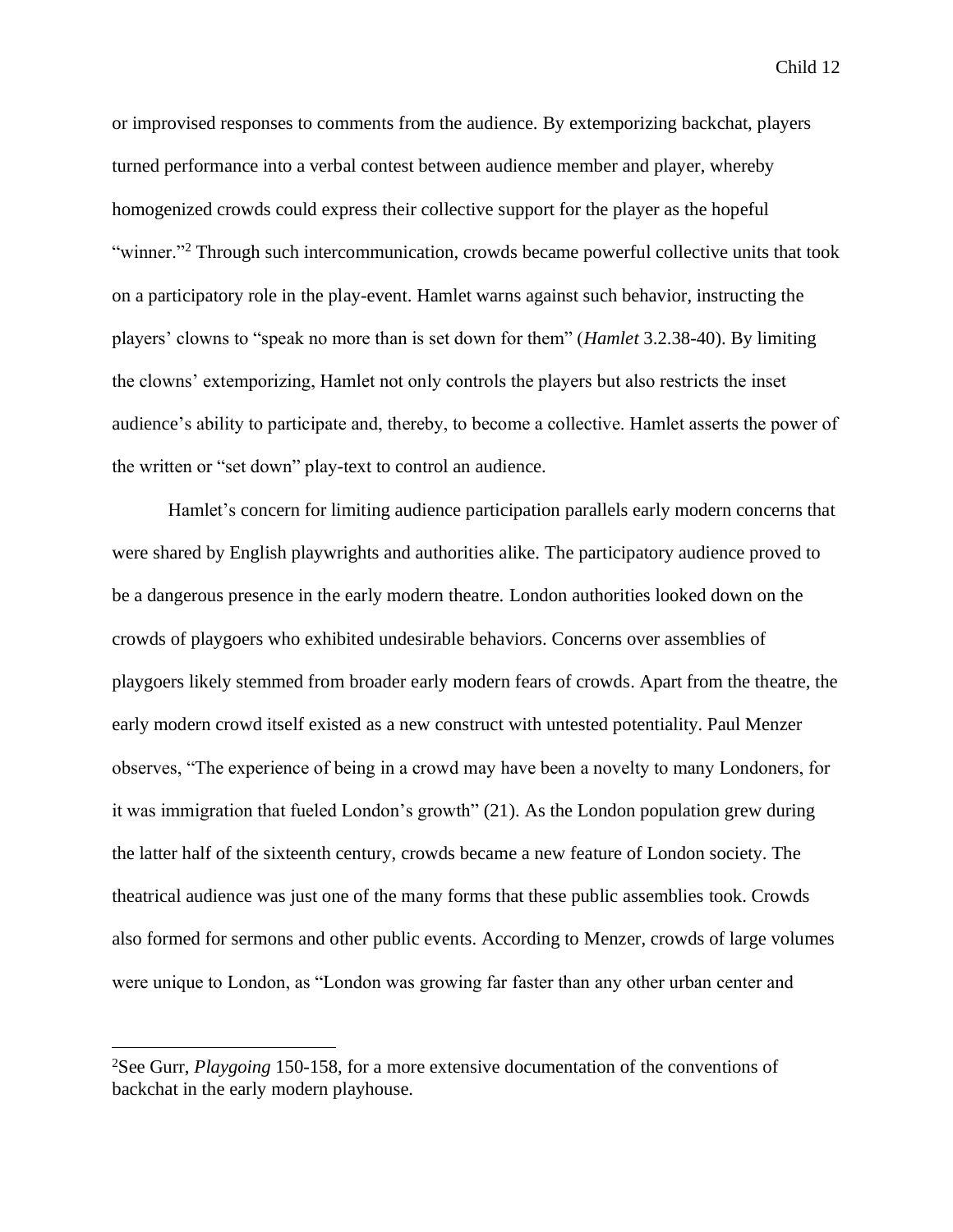much faster than the country at large" (21). It is significant that these crowds were contained to London because London was the site of the playhouses. These playhouses drew crowds of people who wanted to see plays, but they also offered the opportunity to be a part of the London crowds. In other words, the audience itself might have drawn people to the play-event. Apart from the performance onstage, playgoing was also a social activity and an opportunity to be part of a crowd.

London authorities' concerns over playhouse crowds went beyond audiences' mere vocal responses and rowdiness. Riots were also a genuine concern in early modern London. While few violent riots actually occurred in the playhouses, the authorities viewed the playhouses as particularly dangerous sites for crowds to assemble. In *Unruly Audiences and the Theater of Control in Early Modern London*, Eric Dunnum explains that "early modern authorities feared playhouse riots because of a widespread belief in the efficacy of language—the belief that individuals and groups of individuals could be controlled through language" (12). By highlighting the early modern belief in the "efficacy of language," Dunnum outlines how early modern authorities perceived a causal relationship between plays and audience behavior. According to their view, audiences did not just riot *at* the play but also *because* of the play. Such a view is rooted in early modern ideology. Dunnum writes, "Early modern rhetoric and humanism are both action-oriented and, consequently, they both causally link the audience of an utterance with the speaker of the utterance" (17). In a theatrical context, this "action-oriented" perspective maintained that plays caused audiences to act in certain ways. From the authorities' fearful view of playhouse crowds emerged another early modern concept of audience: the reactive audience. In the predominant humanist perspective, audiences were receivers of spoken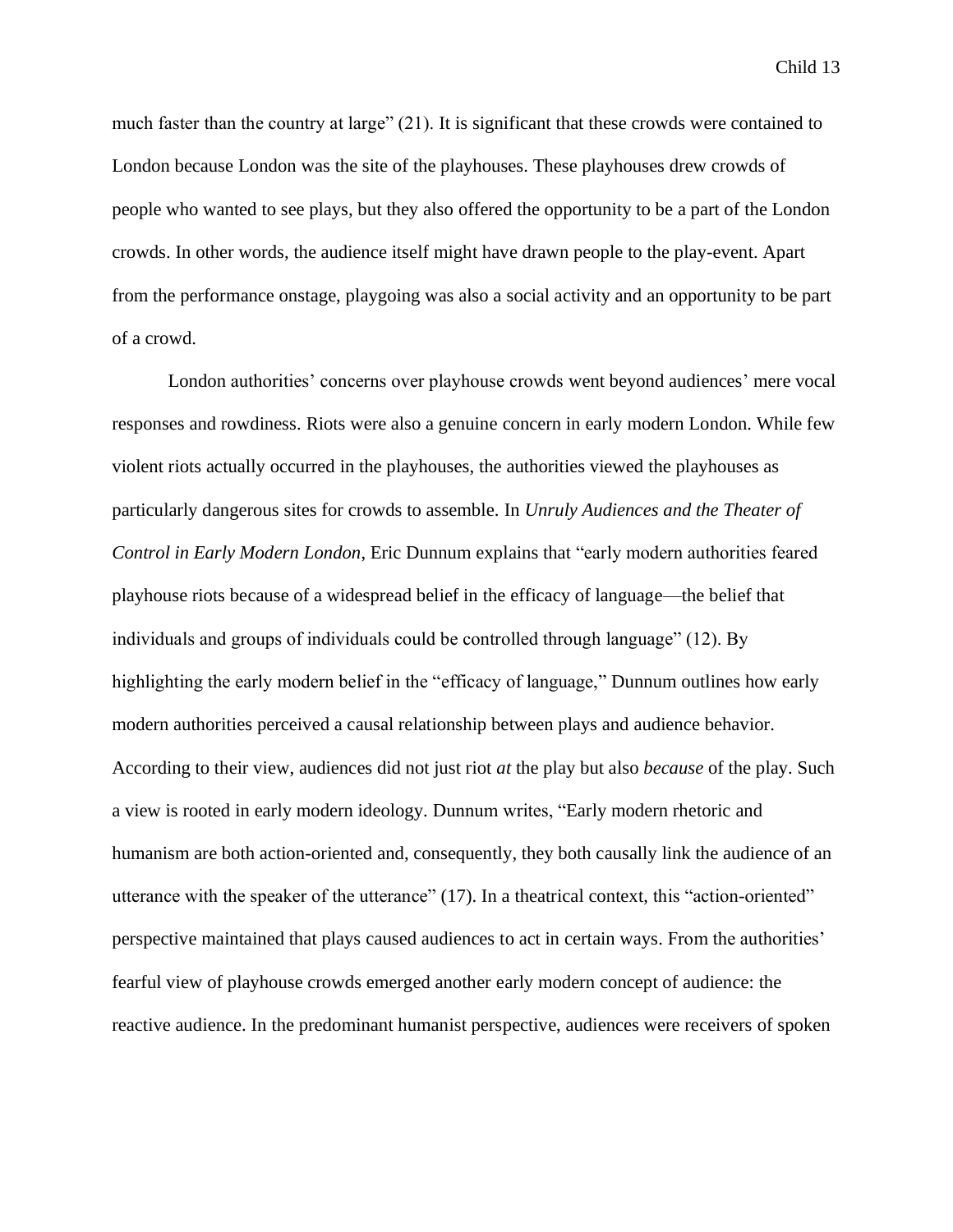utterances. According to this rhetorical definition, audiences were crowds of people affected by the play.

Shakespeare represents reactive audiences in his plays, perhaps most notably in *Hamlet*'s inset performance of *The Murder of Gonzago*. Hamlet's purpose in staging the play is to observe Claudius's reactions in order to determine his guilt. Prior to the performance, Hamlet, in soliloquy, says, "The play's the thing / Wherein I'll catch the conscience of the King" (*Hamlet*  2.2.604-605). Hamlet's concept of observing an audience member's "conscience" speaks to the power drama has on the audience. According to Hamlet's perspective, drama emotionally affects its audience. Earlier, he indicates that this emotional effect is typical of dramatic performance when he says,

I have heard

That guilty creatures sitting at a play

Have by the very cunning of the scene

Been strook so to the soul, that presently

They have proclaim'd their malefactions (2.2.588-592)

Hamlet's perspective suggests an emotional control that plays have over audiences. While Hamlet's conception of the play-audience relationship might not represent that of Shakespeare, it must have, at least, been reasonable to Elizabethan playgoers in order for them to accept it as a significant plot-point. After all, the inset play does cause Claudius to rise with fear, allowing Hamlet and Horatio to deduce his guilt. If, in his depiction of the audience in *Hamlet*, Shakespeare appeals to any contemporary understanding of audience, it is that of the reactive audience—the very type of audience that the crowd-fearing Privy Council believed would lead to riots.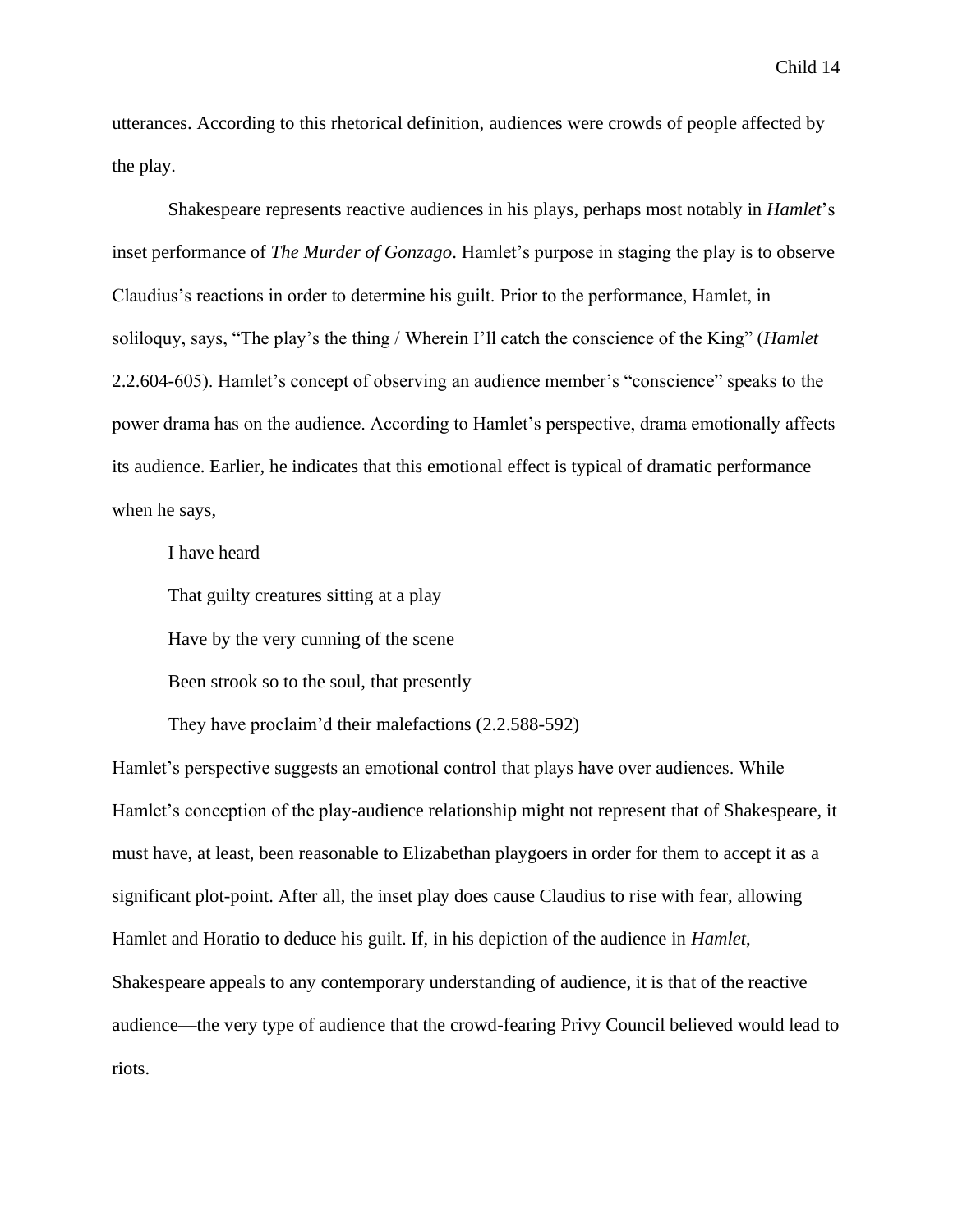Such fear of the reactive audience significantly impacted early modern theatres.

Playhouse riots resulted in theatre closures, which were economically detrimental to the playing companies. For example, Dunnum points to a 1597 performance of Ben Jonson and Thomas Nashe's *The Isle of Dogs* that incited a riot at the Swan theatre, after which "the playwrights were jailed and, astoundingly, the Privy Council ordered all theaters to be closed and torn down" (12). Through such theatre closures, the Privy Council punished theatre practitioners for the actions of playgoers, and even though the playhouses were not torn down, this act displayed the Privy Council's power over the theatres. The authorities' responses to playhouse riots reveals a distorted concept of audience—one that conflates playgoers with theatre practitioners. The Privy Council failed to recognize playgoers' riotous behaviors as independent actions but, instead, viewed them as a constituent part of the play-event. They viewed the theatre practitioners as inseparable from the playgoers' riots. Given the Privy Council's anxiety over playhouse crowds and their demonstrated power to close playhouses, the riotous behaviors of the audience proved a threat to the success and existence of early modern theatre.

The Privy Council effectively pressured playwrights to construct—or attempt to construct—what Dunnum calls "non-reactive" audiences, or audiences that "did not respond to performance with action—political or otherwise" (5). The construction of non-reactive audiences would both distance playwrights from the unruly playgoing crowds and diminish undesired audience action. Dunnum argues that playwrights attempted to create non-reactive audiences by shifting "away from a rhetorical understanding of performance and toward a performative understanding of stage utterances" (73). This shift was logical for playwrights from a financial standpoint, as their livelihoods depended on the theatres being open. The non-reactive audience became early modern playwrights' ideal audience. Just as the playwrights wanted to position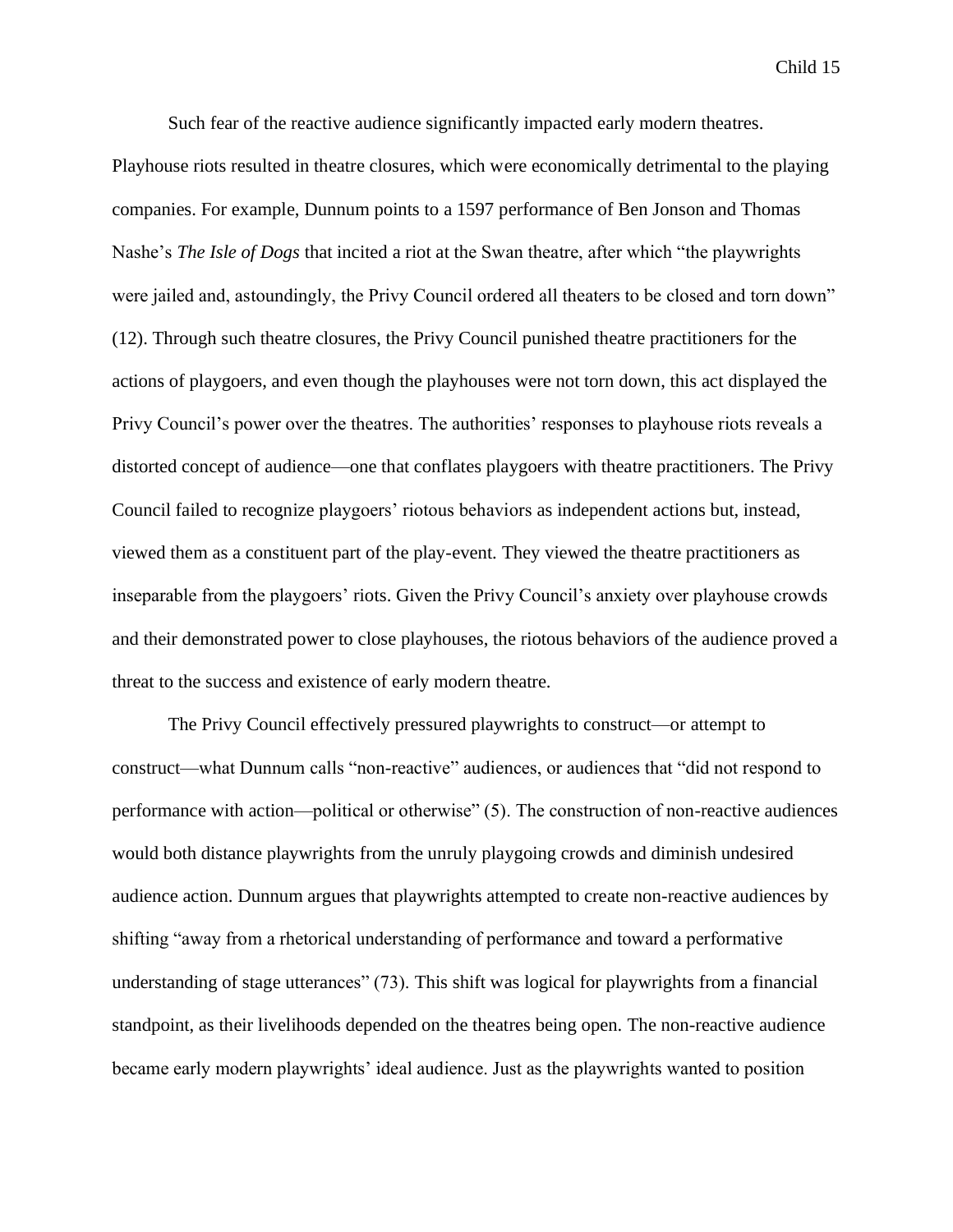playgoers as auditors, they also wanted them to not respond to plays. Yet, as shown in the aforementioned inset play in *Hamlet*, Shakespeare represents a reactive audience within his plays, setting his own construction of audience apart from what Dunnum suggests was the ideal audience for early modern playwrights.

Despite the Privy Council's looming threat of theatre closures and imprisonment, Shakespeare makes no attempt to distance himself or other theatre practitioners from the audience. Conversely, Shakespeare magnifies the play-audience relationship and positions the audience as collaborators in the overall construction of the play. He provides another representation of audience in *A Midsummer Night's Dream* during the mechanicals' performance of *Pyramus and Thisbe*. As Claudius represents an emotionally-affected audience in *Hamlet*, in *A Midsummer Night's Dream* Theseus represents a reactive—and active—audience. During the mechanicals' performance, Theseus says, "The best in this kind are but shadows; and the worst are no worse, if imagination amend them" (*MND* 5.1.211-212). Theseus' suggestion that the audience's imagination can "amend" the players' incompetence grants the audience an active role in the complex, social experience that is theatrical performance. Moreover, by referring to players as "but shadows," Theseus underscores an inherent limitation of theatrical performers; even the best actors are only imitations of reality. Theseus recognizes the boundaries of the players' abilities to construct a play-reality, pointing to the audience as necessary co-creators of play-meaning. He urges Hippolyta to "imagine no worse of" the mechanicals "than they of themselves" (5.1.215-216), recognizing that the audience's imagination must work in conjunction with that of the players. Adam Rzepka suggests that Theseus' concept of theatrical performance positions "imagination at the center of the collaboration between playwright, performer, and audience" (310). Rzepka reads Theseus' understanding of theatre as a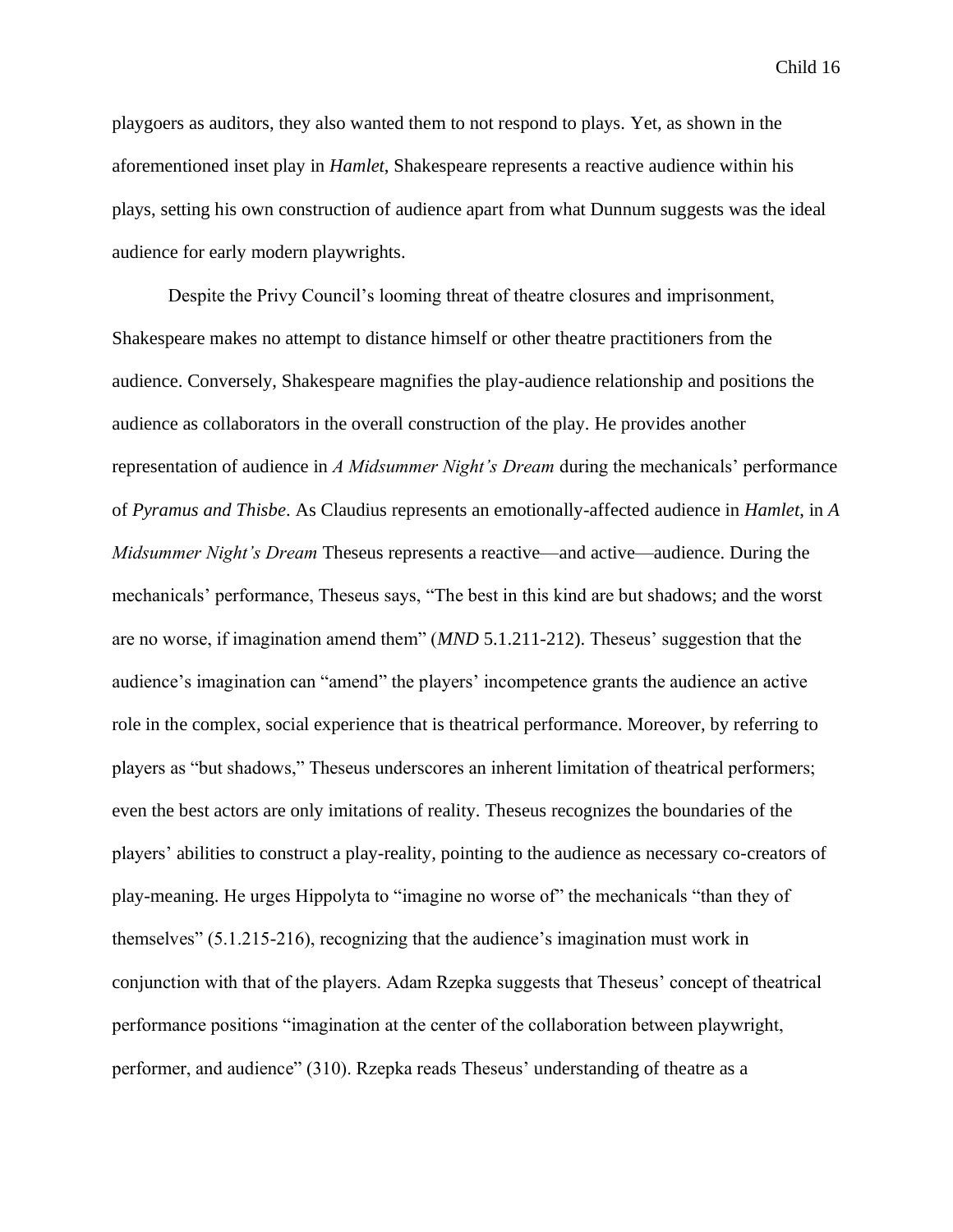collaborative effort that hinges on imagination. Theseus' recognition of a collaboration between theatre practitioners and the audience upholds the Privy Council's rhetorical understanding of the play-audience relationship.

Shakespeare's representation of audience within the play affects the construction of his audience in the playhouse, as he underscores a parallel between the inset audience and the actual audience. In the final line of *A Midsummer Night's Dream*, Puck tasks the audience with the same imaginative, collaborative role that Theseus outlines during the inset play. Puck says,

If we shadows have offended,

Think but this, and all is mended,

That you have but slumb'red here

While these visions did appear. (*MND* 5.1.423-426)

Puck suggests that, by imagining that they have "but slumb'red," the audience can "mend" anything in the play that was offensive, just as the inset audience has the power to amend the mechanicals' incompetence. Puck, then, not only demands a reactive audience but also shapes a collaborative audience that co-constructs meaning in the play by "mending" it with their imagination. By positioning the audience as a collaborator, Shakespeare invites audiences to exercise the power that they have over the play, constructing a complicit relationship between playwright and audience that forms the play-event.

#### **Metatheatre and The Play-Audience Relationship**

With the prevalent focus on the theatrical form within Shakespeare's plays, Shakespeare's play-events became forms of discourse in which playwright and playgoers could examine theatre itself. Shakespeare invites his audiences to consider their own role in the playevent by examining and challenging a multiplicity of conceptualizations of audience within his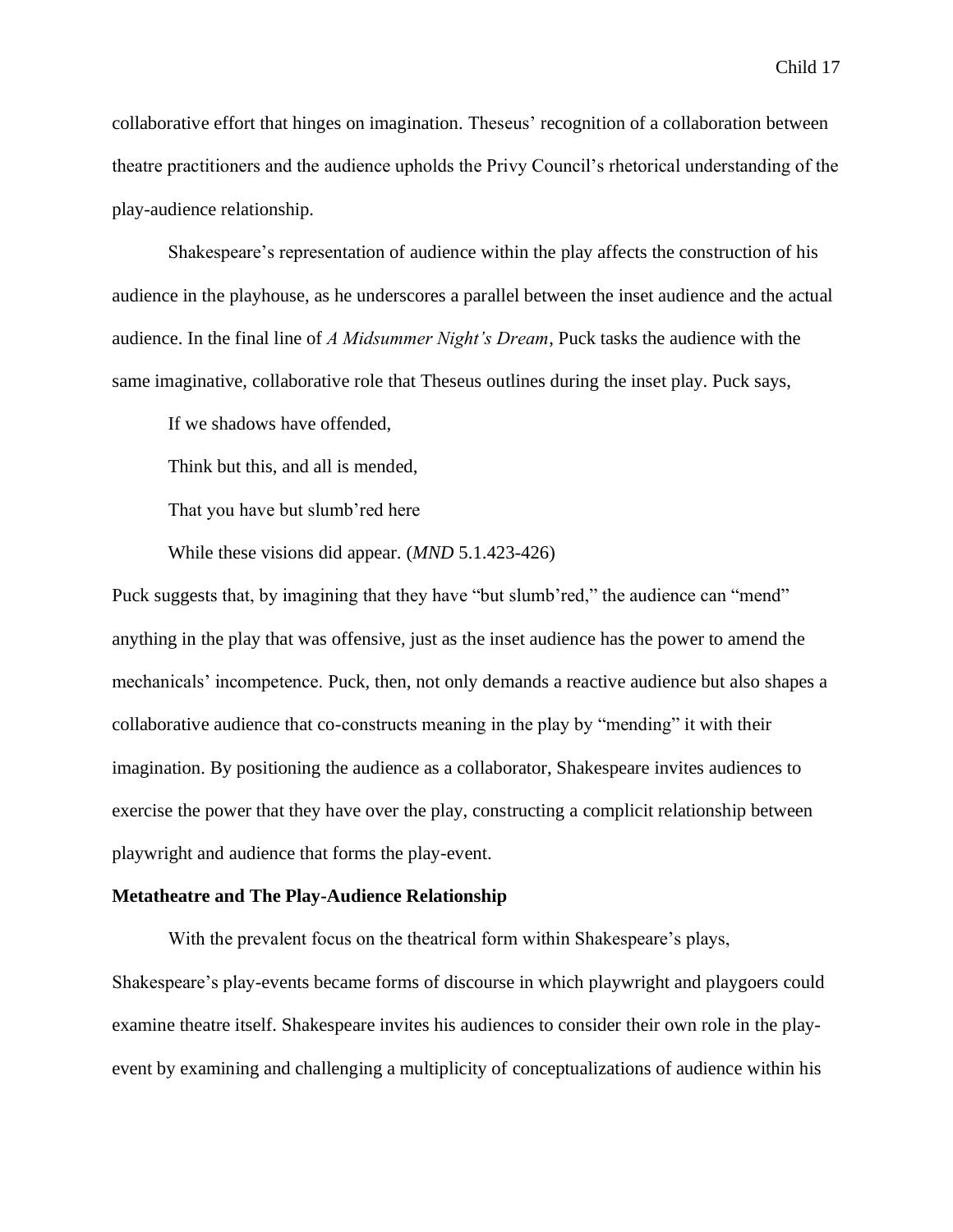plays. He reinforces playgoers' metatheatrical awareness of their existence as a theatrical audience. In the metatheatrical prologue to *Henry V*, the Chorus not only calls attention to the "unworthy scaffold" (Shakespeare, *Henry V* 1.Prologue.10), or stage, but also to the audience's "imaginary forces" on which the players must "work" (1.Prologue.18). He acknowledges both the physical reality of the playhouse and the presence of the audience's "forces," emphasizing the audience's awareness of their presence within the playhouse and of their influence over the play. Continuing to address the audience, the Chorus urges, "Piece out our imperfections with your thoughts" (Prologue.23). Much like Theseus' understanding of the audience's power to "amend" a play, *Henry V*'s Chorus grants the audience the power to "piece out" the play's limitations. Both Theseus and the Chorus conceptualize the audience as active playgoers who are aware of their function in the play-event.

The distinctness of early modern theatrical practices from contemporary theatrical conventions blurs the level of self-awareness that Shakespeare expects from playgoers. Stephen Purcell argues that "early modern drama is always 'metatheatrical' to some extent" because "these plays are designed never entirely to lose sight of the material realities of their performance, or of the physical co-presence of their audiences" (19). While Purcell's assertion of the inherent metatheatricality of early modern plays is supported by the persistence of metatheatre across Shakespeare's canon, it is not clear to what extent, or by whom, these plays were "designed" to be metatheatrical. Rather, metatheatricality was an inherent reality of early modern theatre. Gurr argues that early modern theatrical practices led to the audience's pronounced awareness of each other. He notes that at neither the public amphitheaters nor the private halls "was there any thought of using darkness to conceal the playgoers from the players and from themselves" (*Playgoing* 54). This shared lighting, combined with the physical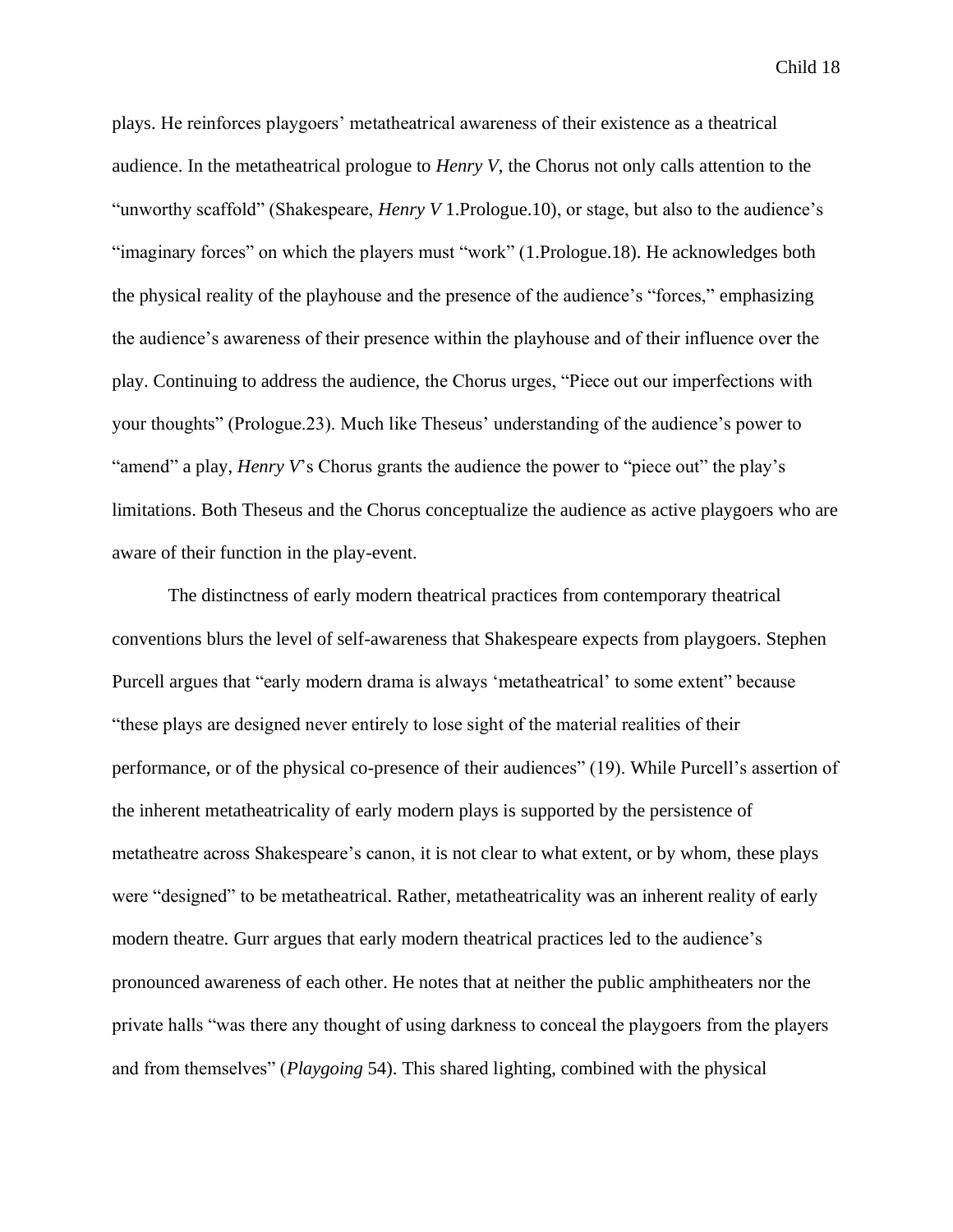conditions of the playhouse that placed audiences completely around the stage, made the audience consistently visible to other audience members. The audience was, therefore, a more prominent component of the overall theatrical experience, resulting in an incidental metatheatricality. Early modern playgoers' self-awareness stemmed from the constructs of the playhouse reality and not necessarily from any deliberate devices of the playwright.

Gurr, however, also acknowledges that metatheatricality was, in part, a designed feature of early modern plays, though not willfully designed by the playwrights. He examines the motivation behind playwrights' use of anti-illusionism. Anti-illusionism is connected to metatheatricality in that both devices increase the audience's awareness of reality, but while metatheatricality intends to draw attention to the theatrical form, anti-illusionism intends to diminish the play's illusory power. Gurr suggests that anti-illusionism was common in early modern plays due to Puritan teachings "which claimed any deliberate illusion to be Satan's work" (125). According to Gurr, Shakespeare's anti-illusionism might be more of a reaction to Puritan pressures—or even a form of censorship—than it is an artistic choice. In *A Midsummer Night's Dream*, Shakespeare parodies early modern anti-illusionism. While rehearsing for the *Pyramus and Thisbe* performance, Bottom says, "I have a device to make all well. Write me a prologue, and let the prologue seem to say we will do no harm with our swords, and that Pyramus is not kill'd indeed; and for the more better assurance, tell them that I Pyramus am not Pyramus, but Bottom the weaver. This will put them out of fear" (*MND* 3.1.16-22). Bottom's proposed prologue is so explicitly anti-illusionistic that it yields comic effect. His intention is to put the audience "out of fear," but such fear was not likely to exist in the first place. Underlying Bottom's intention to inform the audience that "Pyramus is not kill'd" and that he is "not Pyramus, but Bottom" is a Puritan notion of the sinfulness of deception.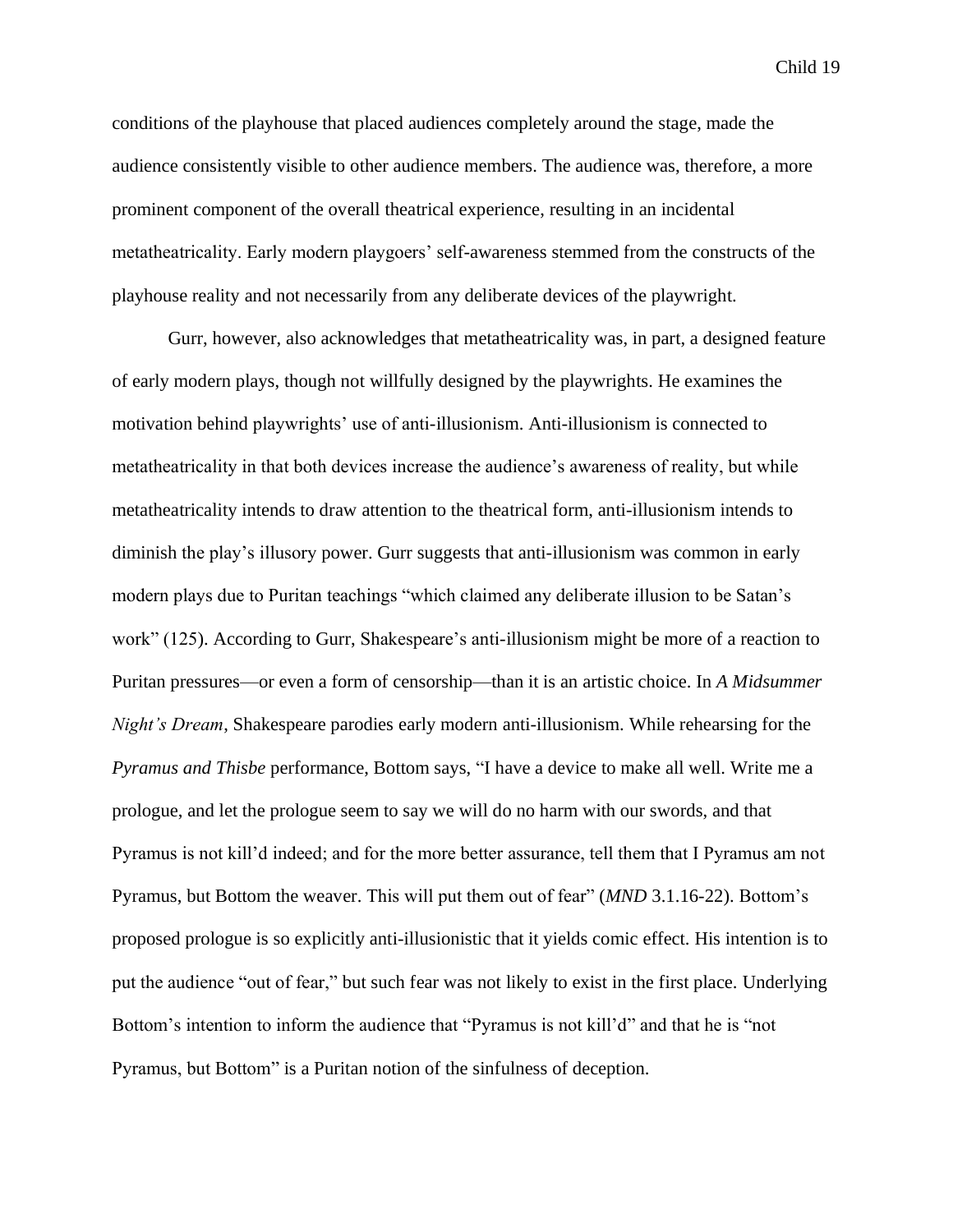While Shakespeare depicts Bottom's anti-illusionistic prologue as fundamentally flawed, Bottom's "device to make all well" is, at first glance, quite similar to Shakespeare's own antiillusionistic tendencies. For example, in the aforementioned prologue to *Henry V*, the Chorus asks, "Can this cockpit hold / The vasty fields of France?" (*Henry V* Prologue.11-12). Through the Chorus' rhetorical question, Shakespeare juxtaposes the restrictive size of the playhouse or "cockpit" with the vastness of the fields of Agincourt. Like Bottom, the Chorus diminishes the illusory quality of the play by emphasizing a disparity between the play-fiction and the reality of the play-event. Both Bottom's and Shakespeare's prologues are anti-illusionistic. What Shakespeare, however, understands—and that Bottom does not understand—is that, regardless of anti-illusionistic devices, plays will never fully deceive audiences. Bottom's notion that the audience will mistake his identity for that of a fictional character underestimates the audience's ability to differentiate between fiction and reality. Conversely, in his prologue to *Henry V*, Shakespeare empowers his audience by recognizing their influence over the construction of the play-fiction. The Chorus says, "'Tis your thoughts that now must deck our kings" (Prologue.28). Quite distinct from Bottom's anti-illusionistic intentions, the Chorus here metatheatrically highlights the play's limited illusionistic ability, not to distinguish fiction from reality, but, rather, to indicate the audience's role as co-creator. In positioning the audience as co-creator, the Chorus utilizes the audience's self-awareness as a means of "amending" the play's inability to replicate reality. Through the Chorus' prologue, Shakespeare recognizes—and makes use of the metatheatrical awareness that was inherent in early modern theatrical performance.

Given the inherent self-awareness of early modern playgoers, metatheatricality might seem to be an inadvertent component of early modern drama. Shakespeare, however, sharpens the metatheatricality of his plays through such overt metatheatrical devices as inset plays. The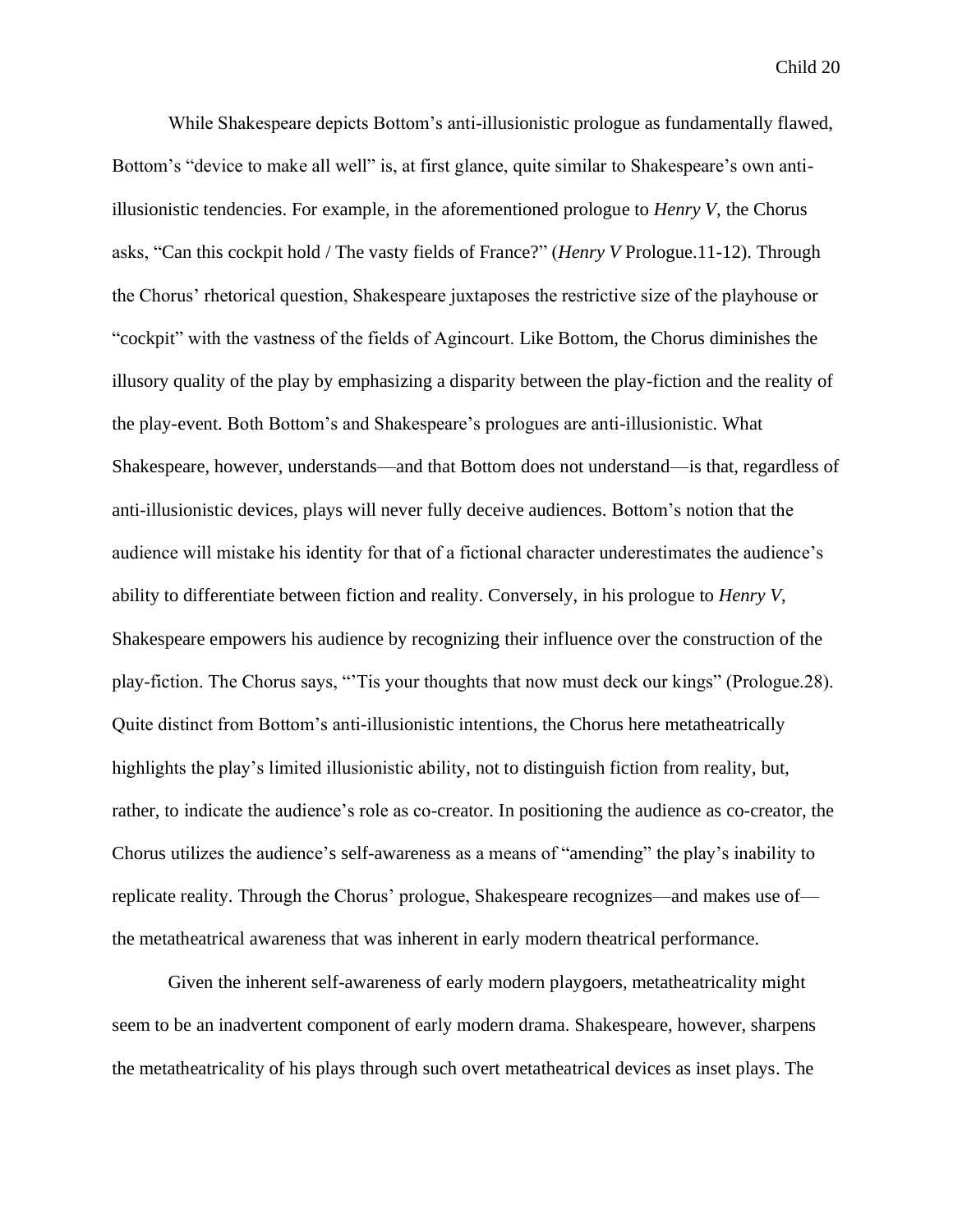result of this deliberate metatheatre was not a heightened self-awareness, as early modern audiences were self-aware at the outset of performances. Dunnum suggests an alternative purpose that playwrights sought through their inclusion of metatheatre, and that was "to show playgoers how to behave within the playhouse and to affect their playhouse behavior" (112). Indeed, Shakespeare presents Theseus as a model audience member during *A Midsummer Night's Dream*'s aforementioned inset play. Additionally, with the looming threat and fear of playhouse riots, early modern playwrights had motivation to manipulate audience behavior. Dunnum's assertion, however, that playwrights sought to "affect" the audience's "playhouse behavior" implies a sense of control that playwrights assumed over their audiences. Shakespeare does not suggest control over his audience. Conversely, he shifts agency to the audience. In the prologue to *Henry V*, when the Chorus requests the audience's "humble patience pray / Gently to hear, kindly to judge, our play" (*Henry V* Prologue.33-34), he does not so much instruct the audience how to behave as he does request the audience's merciful reception. Shakespeare's metatheatre is not, as Dunnum suggests, an attempt to control the audience. Shakespeare employs metatheatre to reinforce the audience's autonomy and ultimate power over the play.

Shakespeare's inset plays invite audiences to consider their own role in the construction of the play. For example, the mechanicals' performance of *Pyramus and Thisbe* in *A Midsummer Night's Dream allows audiences to witness a play-audience relationship—that between the* mechanicals-turned-players and the audience at Theseus' court. John Wall observes that this inset performance gives Shakespeare's audience "not only a chance to be both audience and observers of an audience, but also to have a unique role in this transaction" (37). The "unique role" that Wall ascribes to Shakespeare's theatrical audience stems from the mechanicals' preceding rehearsal scenes. Wall notes that "of the audiences from *Pyramus and Thisbe*,"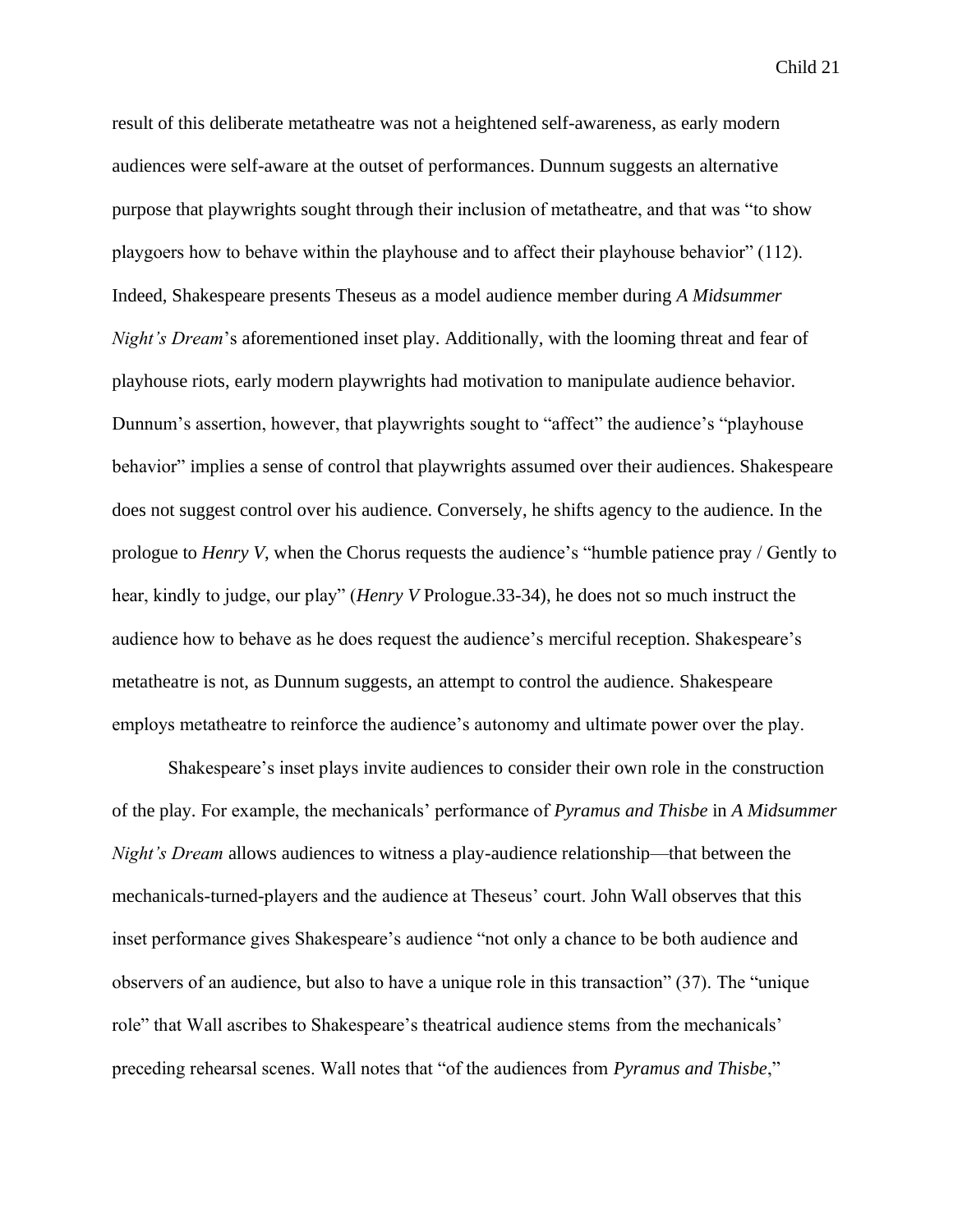meaning between the inset play's fictive audience and Shakespeare's actual audience, only the actual audience constitutes "the audience that knows the concerns of the Athenian tradespeople about the credibility of their performance as Pyramus and Thisbe, and who will play each part the best, and whether the female members of the audience will be afraid of the lion" (37). According to Wall, Shakespeare, by including the rehearsal scenes, crafts a theatrical audience that shares in the dramaturgical concerns of the players. For example, in the first rehearsal scene, Shakespeare reveals Bottom's concern that "the ladies cannot abide" a depiction of Pyramus' suicide (*MND* 3.1.10-12). Bottom goes on to resolve his concern with his aforementioned suggestion of an anti-illusionistic prologue. Therein, Shakespeare outlines the mechanicals' process of play-production. He later enables his audience to witness the efficacy—or lack thereof—of this process during the mechanicals' performance. By inviting his audience to participate in the dramaturgical thought process, Shakespeare underscores the collaborative relationship between audience and theatre practitioner.

Within his inset plays, Shakespeare depicts different characters' concepts of audience. Bottom perceives an audience that cannot differentiate between fiction and reality, Theseus recognizes an audience with a significant imaginative power, and Hamlet anticipates a reactive audience that will allow him to "catch the conscience of the King" (*Hamlet* 2.2. 605). Yet these depictions of audience concepts do not necessarily reflect or represent those of Shakespeare. Even so, each character's metatheatricality establishes a context for the character's relationship with the audience. Purcell argues that Shakespeare's characters "know they are in a play; they could not talk to us in asides and soliloquies if they did not" ("Are Shakespeare's Plays Always Metatheatrical?" 21). If Hamlet, for example, is aware of his existence within a play, then he must extend his conception of drama to his own existence. During the performance of *The*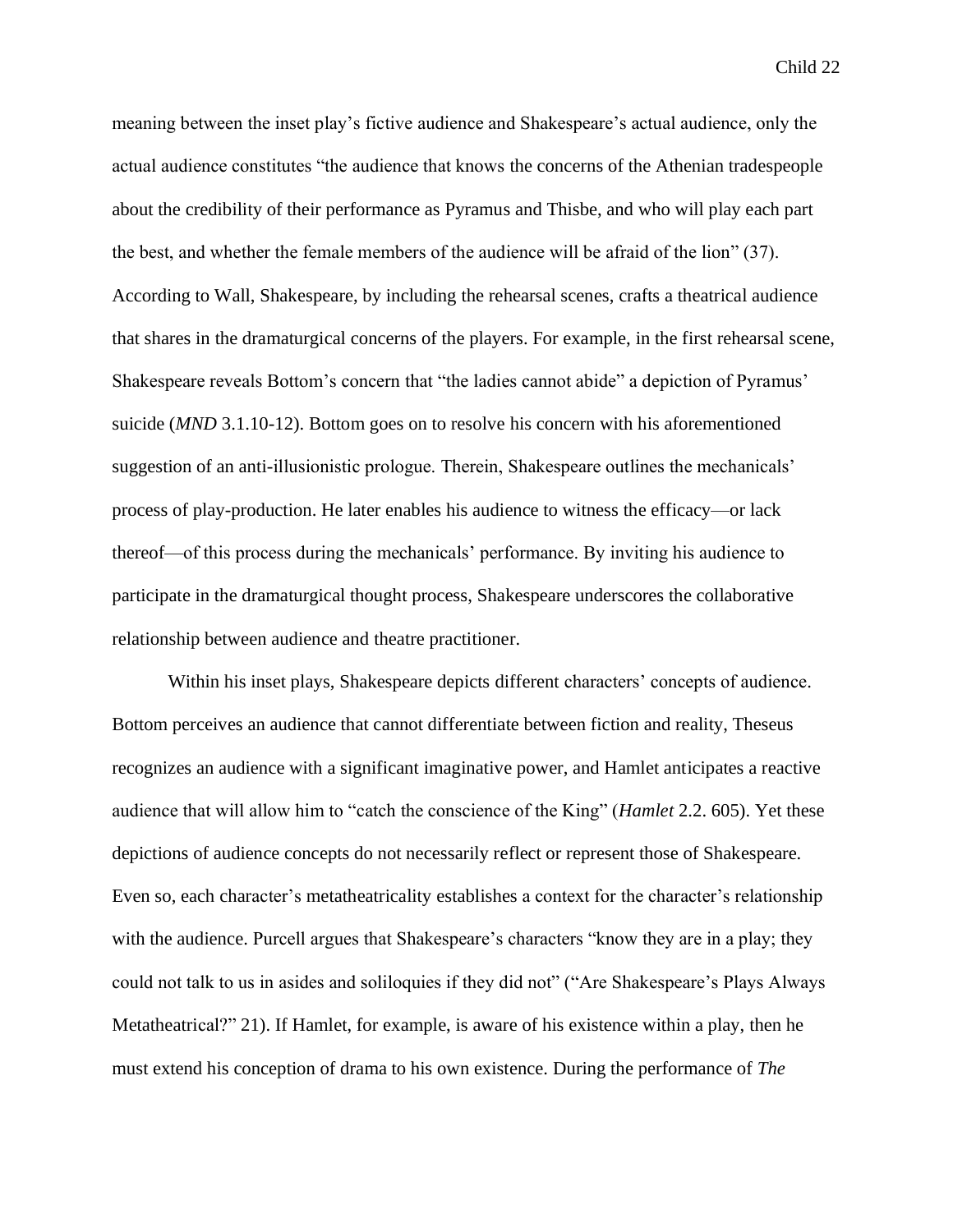*Murder of Gonzago*, Hamlet says to Ophelia, "The players cannot keep counsel, they'll tell all" (*Hamlet* 3.2.141-142). As a metatheatrical acknowledgment of his own function as a player, Hamlet implies that he will "tell all" to the audience. By suggesting that Hamlet will not "keep counsel," Shakespeare establishes reliability in the relationship between Hamlet and the audience. Additionally, while directing the First Player, Hamlet states that the "purpose of playing" is "to hold as 'twere the mirror up to nature" (3.2.20-22). By comparing "playing" to a "mirror," Hamlet upholds the perspective that drama reflects reality. Again, while Hamlet's view does not necessarily align with Shakespeare's, it does inform the character's relationship with the audience. Shakespeare implies Hamlet's awareness of the reflective relationship between fiction and reality in the play-performance.

Shakespeare further constructs the relationship between Hamlet and the audience through his use of direct address, which refers to any instance in which a character speaks directly to the audience. Hamlet's first line in the play is a direct address in the form of an aside in which he says, "A little more than kin, and less than kind" (1.2.65). Hamlet's initial aside distinguishes his internal thoughts from his external dialogue with other characters, as he expresses enmity toward his uncle through the aside but does not vocalize this feeling in dialogue. Soon after this aside, Hamlet, in soliloquy, says, "But break my heart, for I must hold my tongue" (1.2.159). Shakespeare's juxtaposition of "heart" and "tongue" encapsulates the distinction between the internal and external. What Hamlet is unable to speak he must internalize, but his ability to speak to the audience gives him the ability to externalize what would otherwise be completely internal. Shakespeare returns to a symbolic juxtaposition of the internal and external in Hamlet's soliloquy before speaking to Gertrude, in which he says, "My tongue and soul in this be hypocrites" (3.2.397). Hamlet clarifies to the audience that, in the scene to follow, what he says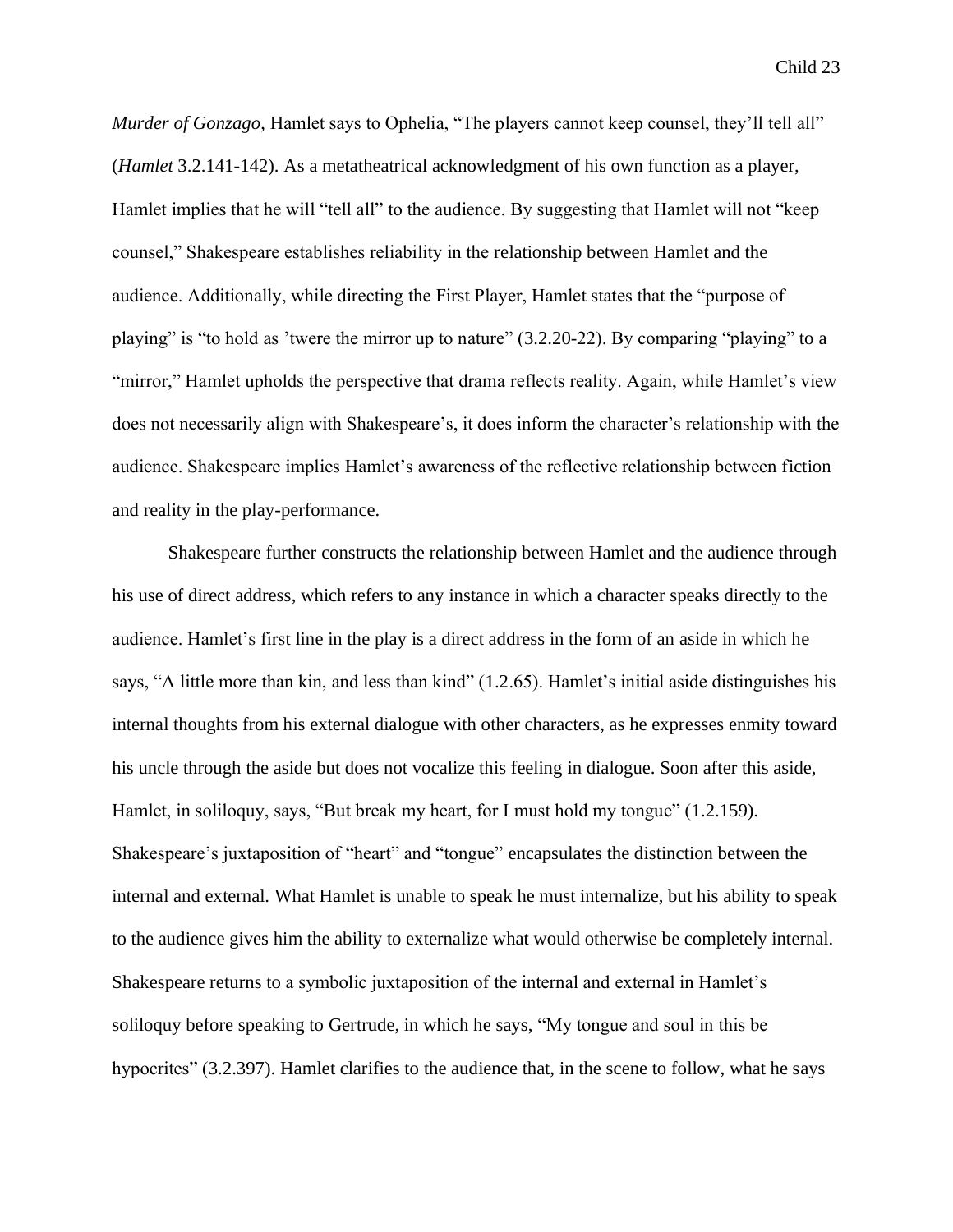with his "tongue" will not align with what he feels in his "soul." Hamlet now "tells all" and is truthful to the audience. His mother will not be aware of his internal thoughts, but the audience will be.

Shakespeare's metatheatre does not function as an anti-illusionistic removal of the audience from the play-fiction but, rather, as a constructive device that informs the play-audience relationship. Purcell's definition of metatheatre elucidates the type of metatheatre that Shakespeare produces. Purcell understands metatheatre as a complex interplay between two planes that he calls "M1"and "M2." "M1" refers to the "Now and Here" or the reality of the playevent, while "M2" refers to the "Then and There" or the play-fiction ("Metatheatrical" 23). He argues that metatheatre does not consist of "the moments at which the audience *notice* M1—they almost certainly never stopped noticing it in the first place—but those moments in which  $M_1$  and M2 become entangled, a line or theatrical moment resonating on both planes at once" (26). When, for example, Hamlet refers to the ghost as the "fellow in the cellarage" (*Hamlet* 1.5.151), he acknowledges the physical presence of the "cellarage" space under the stage. Hamlet uses the word "cellarage" both to symbolize the ominous underground and to acknowledge the physical reality of the playhouse. By using a theatrical metaphor to symbolize a fictional element, Shakespeare does not only construct fiction but also foregrounds the reality of the playhouse. Similarly, in the mechanicals' first rehearsal scene in *A Midsummer Night's Dream*, Peter Quince says, "This green plot shall be our stage" (Shakespeare, *MND* 3.1.3-4). In response to Quince's line, Shakespeare's audience must imagine a "green plot" where—in the playhouse there is only a bare stage. Simultaneously, Quince and the other mechanicals imagine that the fictive "green plot" is a stage, thereby imagining a fictional element of the play as the very object that represents it in the reality of the playhouse. Shakespeare's metatheatrical attention to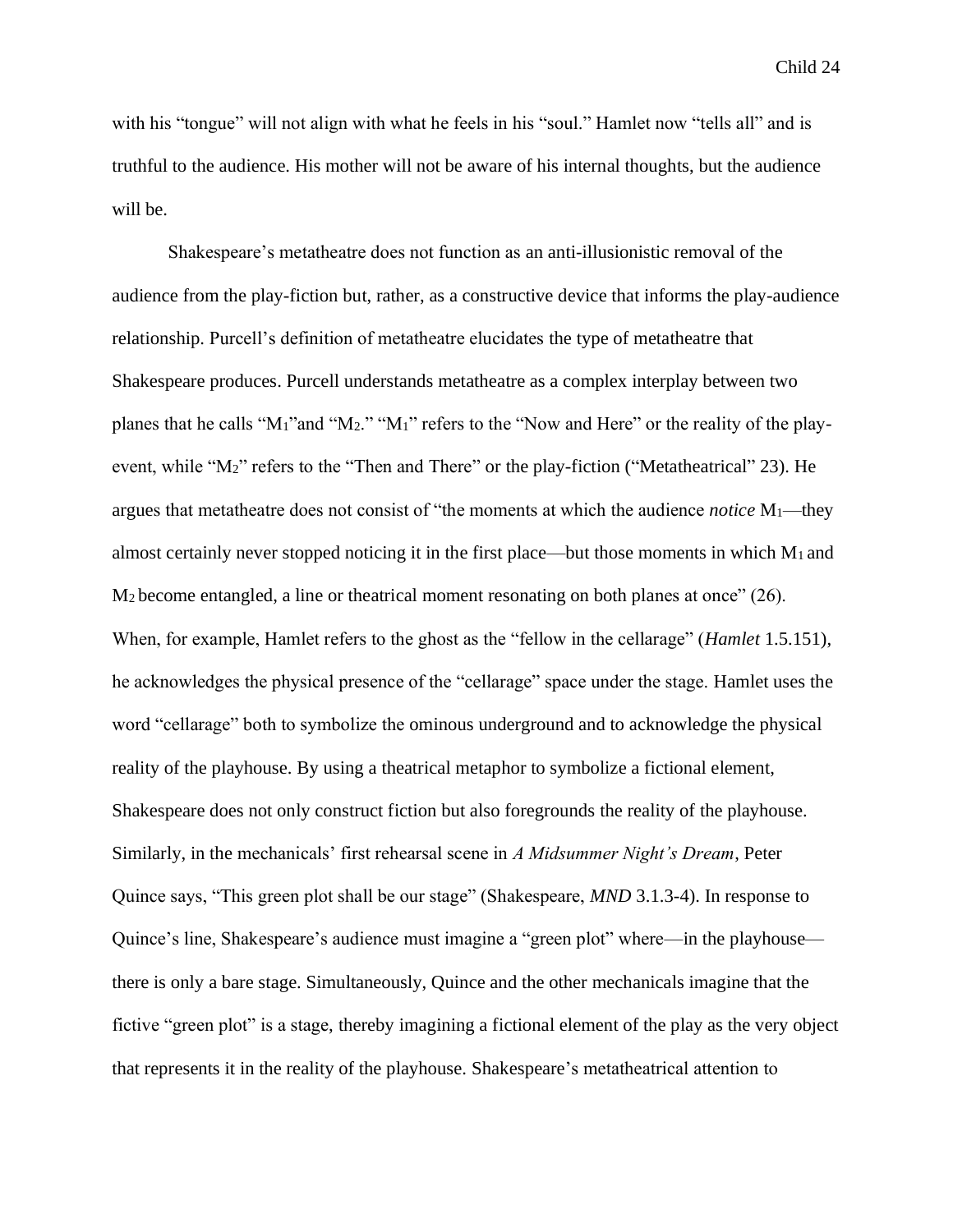playhouse reality allows the characters to simultaneously exist within play-fiction and co-exist with the audience within the physical playhouse space.

#### **Play, Reality, and Liminal Space in the Playhouse**

Shakespeare's characters bridge the gap between play and reality, existing in a liminal space between the two. Early modern deviations from medieval theatrical conventions enabled Shakespeare to manipulate the relationship between play and reality. Early modern theatre abandoned the medieval constructs of *platea* and *locus*. Robert Weimann defines the *platea* as "a 'place' or platform-like acting area" (74) and the *locus* as "the scaffold" (74) or the raised area that was a fixed feature of the medieval stage. Weimann contrasts the *platea* and *locus*, noting how the *platea* was "an entirely nonrepresentational and unlocalized setting" (79) while the *locus* could assume an "illusionary character" (79). The physical distinction between *platea* and *locus* signified to medieval audiences two separate planes of existence: the play-fiction and the shared reality of the play-event. Characters' movement between those planes aligned with their physical movements between scaffold and playing area. The early modern playhouses' platform-stages removed the physically-differentiated *platea* and *locus*, which enabled a new play-audience relationship in Shakespeare's plays. Instead of differentiating between the shared space and the fictional separation of players and audience members, Shakespeare transcends the medieval dichotomy between *platea* and *locus*, allowing both sites to coexist on the early modern platform-stage. His construction of a collaborative audience causes reality and fiction to converge on a single platform.

Shakespeare emphasizes the merging of fiction and reality through his characters' relationships with the audience. For example, in his aforementioned epilogue, Puck says, "Give me your hands, if we be friends" (*MND* 5.1.437). Here, Puck does not only acknowledge the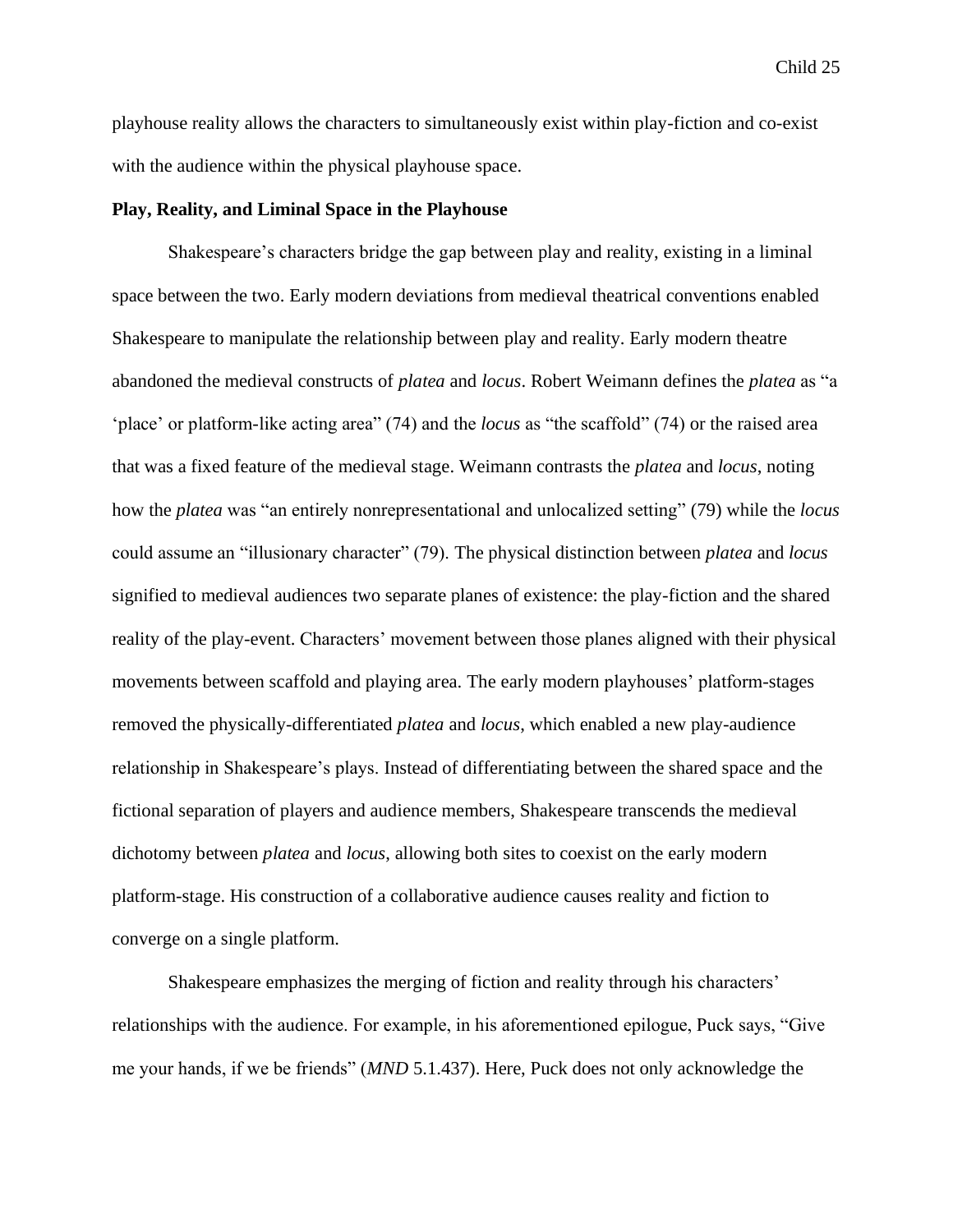physical presence of the audience, but he also bridges the gap between play-fiction and playhouse reality. Puck suggests that he, as fictional character, can befriend the playgoers who are bound to reality. When he invites playgoers to give him their hands, he suggests both a physical joining of hands and a figurative invitation of applause. Puck allows the audience through their applause—to initiate the friendship-connection between playgoer and stage figure, underscoring the influence of audience behavior. Jeremy Lopez argues that, in *Hamlet*, Claudius makes a similar appeal to the audience. Lopez suggests that Claudius asks "that the spectators accept him as a king" (71). He examines Claudius' soliloquy in which he addresses England, urging the English authorities to execute Hamlet. In this soliloquy, Claudius says, "Do it, England, / For like the hectic in my blood he rages, / And thou must cure me" (*Hamlet* 4.4.65- 67). Lopez interprets Claudius' soliloquy not only as the character's imagined message to English subjects but also as a "plea" to "the actual theatregoers of London" (71). By addressing the physical place of the playhouse, Claudius enacts the convergence of fiction and reality. Later, in his final line, Claudius says, "O, yet defend me, friends, I am but hurt" (5.2.324). Just as Puck befriends the audience, Claudius metatheatrically looks to the audience as friends who can defend him after death. These characters, like Shakespeare, exhibit reliance on the audience and, therefore, acknowledge their existence within playhouse reality.

The place of the early modern playhouse intensified playgoers' awareness of their ability to construct play-meaning. Jean Howard views playgoers' entrance into the playhouse as a conversion due to their payment of admission. Howard argues that these playgoers were "transformed by a commercial transaction from guests to customers" (74). The payment of admission altered the social relationship between playing companies and playgoers in that it created a direct financial connection between the two. Howard also suggests that this transaction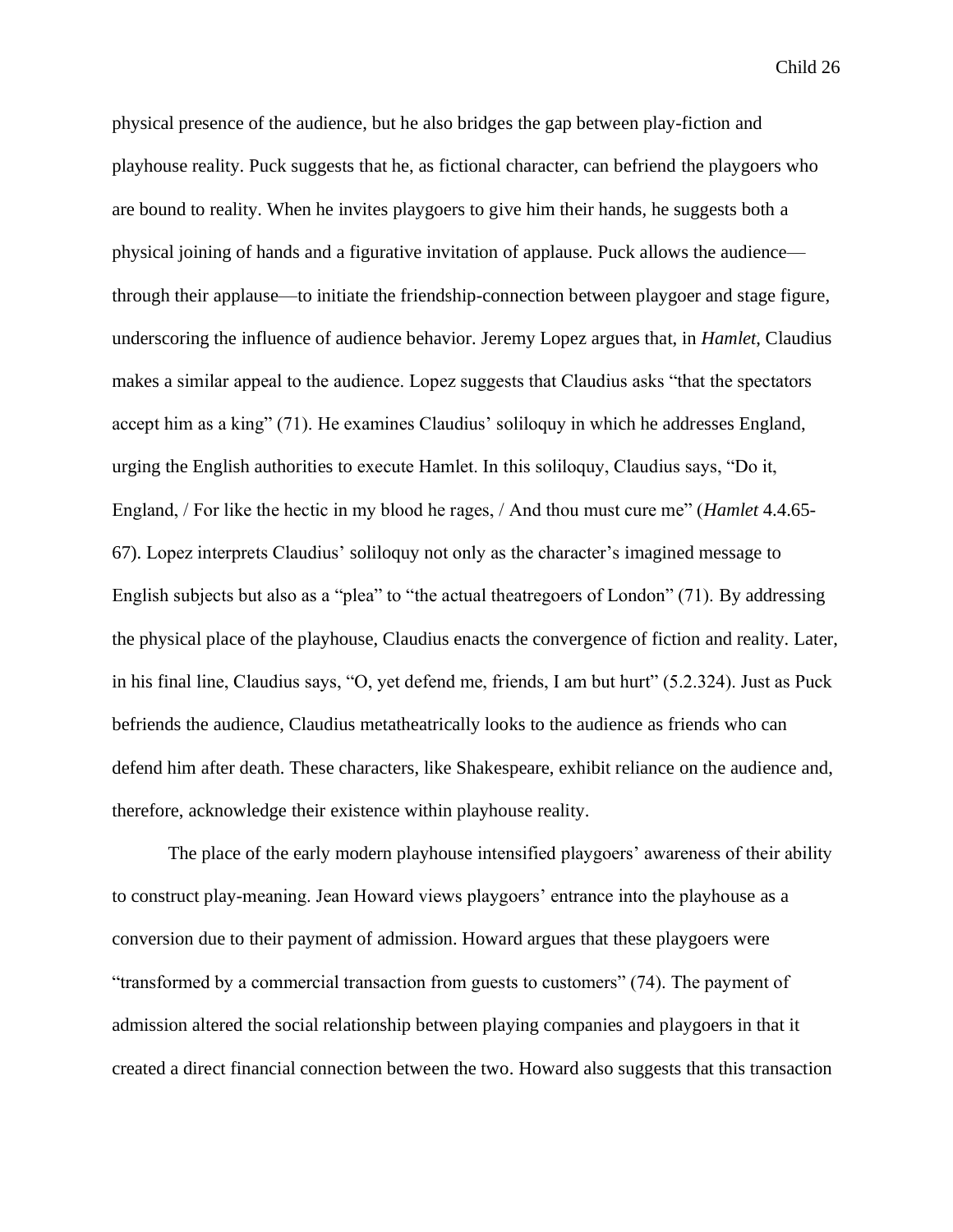gave audiences a sense of social mobility at odds with other early modern institutions and power structures. She writes, "While the public theaters were hierarchically designed to reflect older status categories (common men in the pit; gentlemen in the galleries; lords on the very top), in actuality one's place at the public theater was determined less by one's rank than by one's ability or willingness to pay for choice or less choice places" (75). In other words, money, and not necessarily social status, is the key determinant in the audience's placement within what Howard calls the "politics of the playhouse" (73). Early modern playgoing, then, encompassed more than just witnessing a play. It involved a monetary transaction that, for at least the duration of the play-performance, granted playgoers the ability to move among a social stratification within the playhouse that could subvert the social order in early modern England.

Similar to the fiction that playwrights construct on the stage, early modern audiences had a newfound ability to construct their own social order within the politics of the playhouse. Aware of these playhouse politics, early modern anti-theatricalists viewed the playhouses as threats to the social order. John Northbrooke expresses such a fear of the playhouse in *A Treatis wherein Dicing, Dauncing, Vaine Playes, or Enterluds are reproved*, a 1577 anti-theatricalist tract. He writes, "I am persuaded that Satan hath not a more speedie way and fitter schoole to work and teach his desire, to bring men and women into his snare of concupiscence and filthie lustes of wicked whoredome, than those places and playes, and theaters are" (qtd. in Howard 25). Northbrooke emphasizes the place of the playhouse, encapsulating the early modern notion that the place of the playhouse was diametrically opposed to that of the Church—a notion that inspired the Privy Council to ban performances from taking place at the same time as religious observance. As audiences share the same place of the playhouse—Satan's "schoole," as Northbrooke describes it—with the players, they take on a complicit role in the overall play-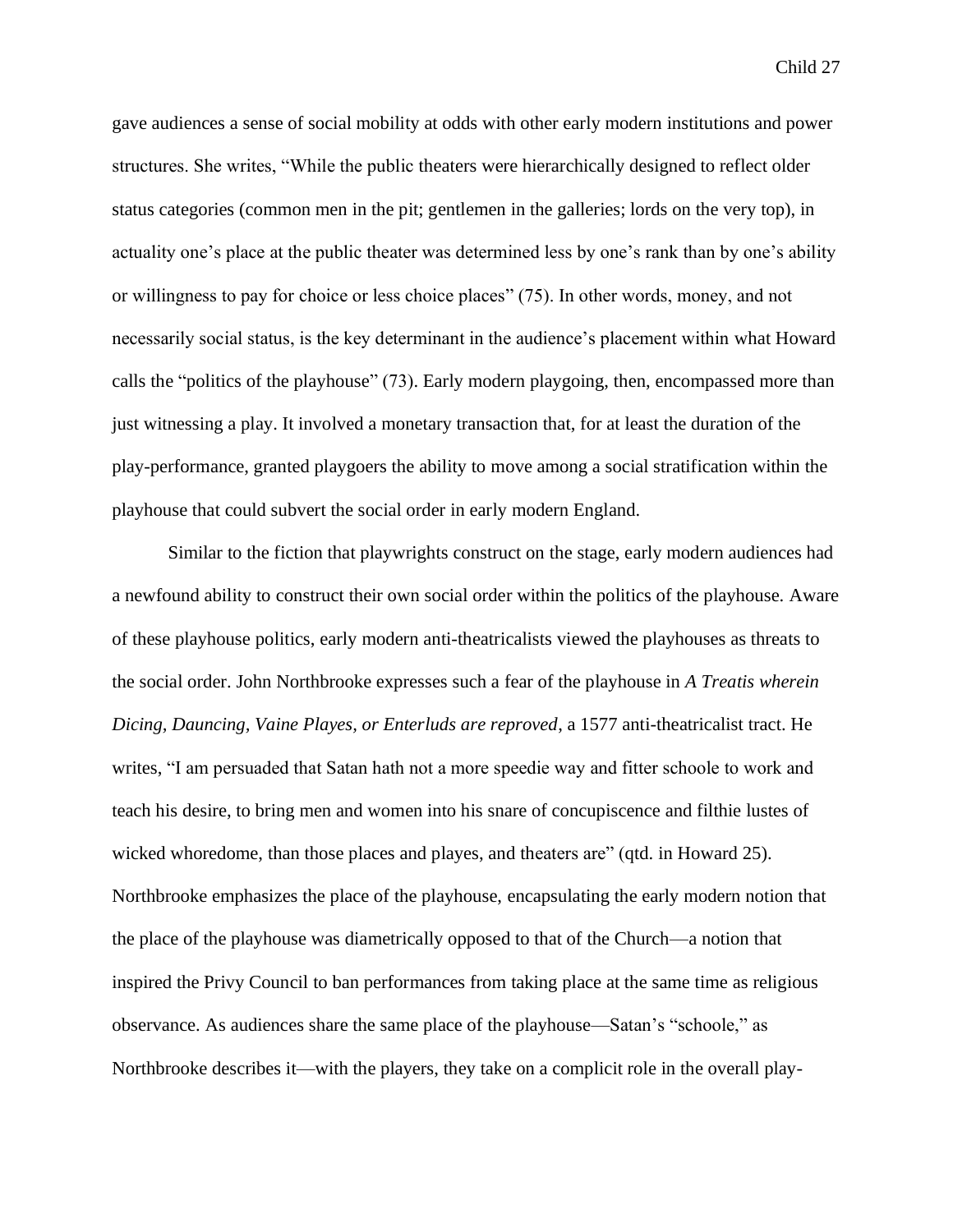event. Howard sees an additional significance in the place of the playhouse, as she argues that "place for Northbrooke determines identity. People at the theater are not *where* they should be (i.e. in their parishes, at work or at worship); consequently, they are not *who* they should be" (27). Howard's interpretation of the audience's identity-transformation mirrors the type of onstage counterfeiting that the anti-theatricalists criticized. Moreover, Howard argues that plays transform playgoers into counterfeiters, as they "put certain privileged symbols such as representations of monarchy into broad cultural circulation. This stripped those symbols of their sacred aura, making it more possible for spectators to have a critical, rather than a merely reverential, attitude toward them" (31). Shakespeare demands such a critical attitude from his audience when, for example, he depicts Claudius as a morally ambiguous character. Early modern playgoers had the ability to take on a new or different role in representational discourse, and Shakespeare relies on his audience's awareness of this ability in his construction of meaning.

Shakespeare's construction of meaning in the intersection between the fiction and the reality of the play-performance problematizes contemporary reception in which audiences do not co-exist in the historical reality of the plays' initial performances. Does this historical separation also distance contemporary audiences from the plays' original meanings? In *The Elizabethan Hamlet*, Arthur McGee argues that the distinctively Protestant ideology of Shakespeare's original audiences shaped the original meaning of *Hamlet*. McGee emphasizes that "no dramatist can afford—literally—to offend his audience" and that, therefore, "Shakespeare wrote for a mainly Protestant audience" (42). Such a view homogenizes the Elizabethan audience, but, given the extent of Protestant indoctrination under Elizabeth I, this view of a uniformly Protestant audience might be reasonably accurate. According to McGee, a more devoutly Protestant audience accesses meanings in *Hamlet* that modern audiences are not privy to. For example, he argues that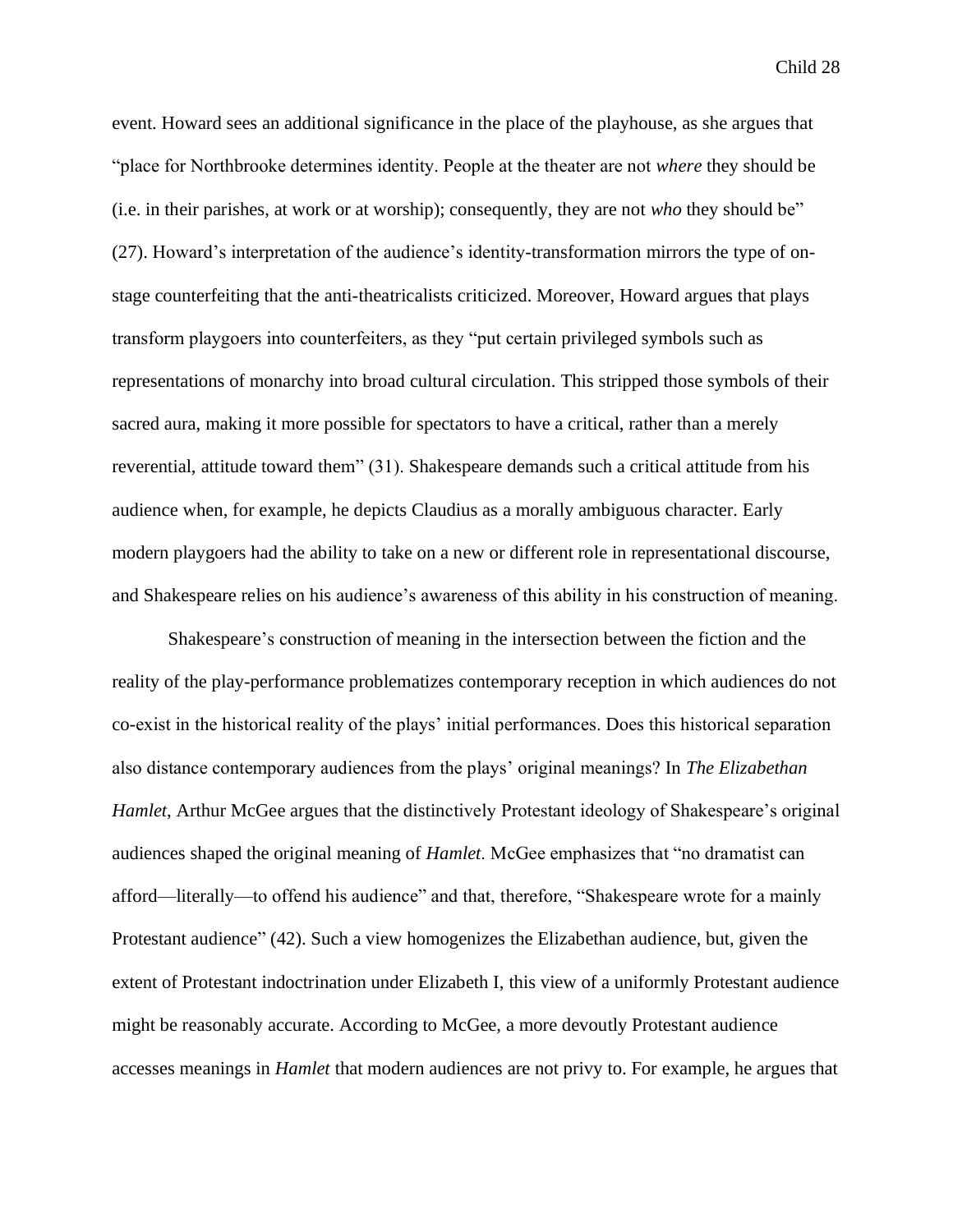the Ghost follows "the tradition of the evil revenge ghost which still held the stage at that time" (18). A modern audience might sense moral ambiguity in the Ghost, as Hamlet's determination of Claudius's guilt simultaneously determines the moral nature of the Ghost. As Hamlet explains his plan for the inset play to Horatio, he says that if Claudius's "occulted guilt / Do not itself unkennel in one speech, / It is a damned ghost that we have seen" (3.2.80-82). Despite Hamlet's uncertainty, the Elizabethan audience, according to McGee, already knows that the Ghost is "damned" whether Claudius is guilty or not.

McGee offers reasonable assertions regarding how a Protestant, Elizabethan audience would likely have interpreted *Hamlet*, but what is unclear is the extent to which such lines of reasoning illuminate a more "authentic" interpretation of the play. McGee's reading of *Hamlet*  belongs to a specific school of Shakespeare criticism that Bettina Boecker dubs "Neo-Elizabethanism." Boecker explains, "The stated aim of Neo-Elizabethanism is a return to the 'origin' of the text, to the historical circumstances under which the latter was produced" (127). Neo-Elizabethanists like McGee, then, aim not to determine what Shakespeare's plays "really" mean but to unearth what these plays *meant* to their original audiences. In other words, Neo-Elizabethanists exchange interpretation of subjective meaning for discovery of an objective, historical interpretation. Though Elizabethan "meaning" might be thought of as a more objective meaning within Shakespeare's texts, Boecker highlights a fallacious notion at the core of Neo-Elizabethanism: "What the Elizabethan audience made of a play is what Shakespeare intended to be made of it" (125). According to Boecker, Neo-Elizabethanists conflate what the audience "made of" a play with what Shakespeare "intended." They use Shakespeare's original audience as a source of assumedly objective, authentic, superior meaning.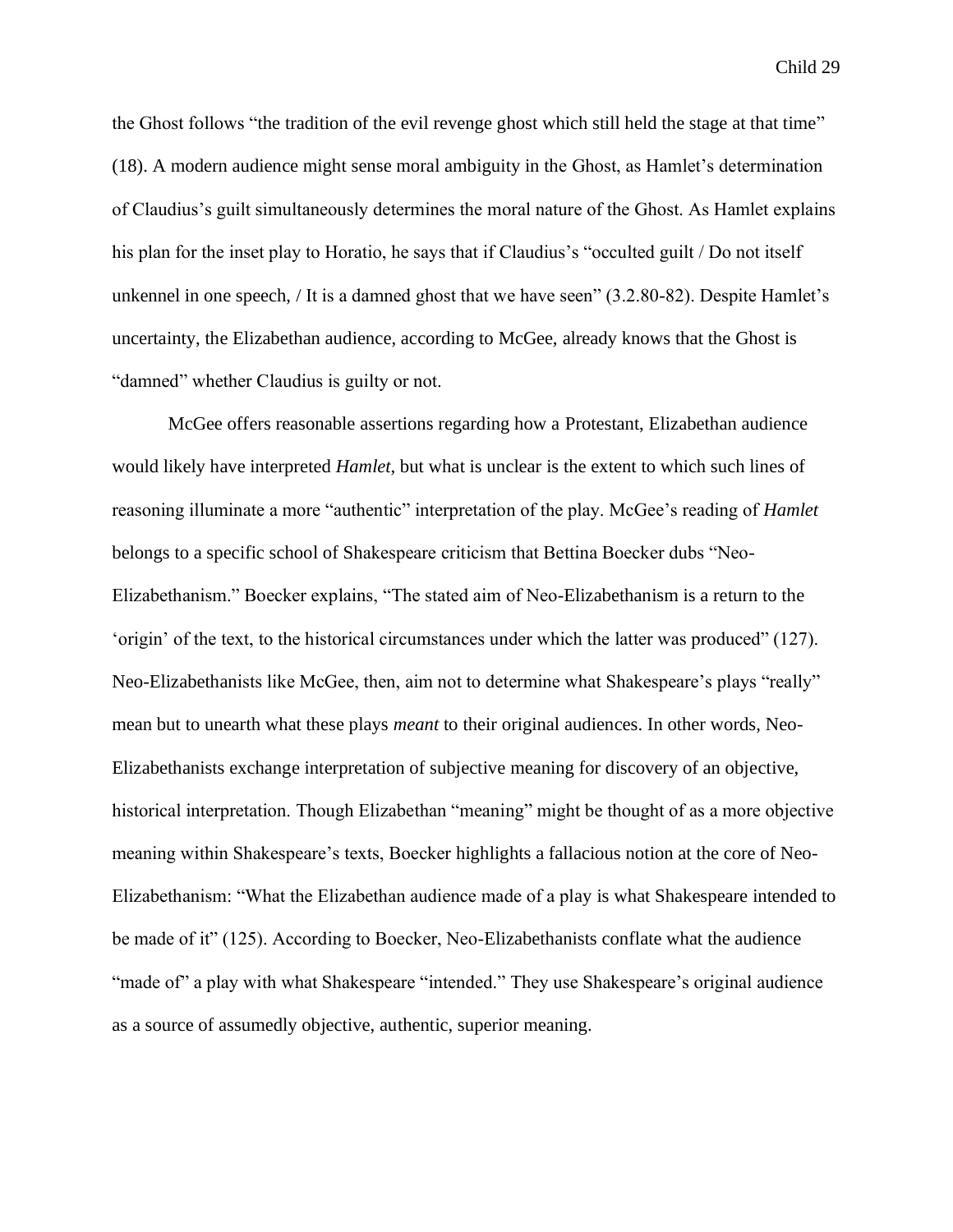While historical context surely informed Shakespeare's playwriting, contemporary critics undermine Shakespeare's construction of subjective meanings when they attempt to restore an Elizabethan reception. Shakespeare relied on his original audience's ability to construct meaning so that he could contend with censors who strictly forbade anti-Protestant plays. Returning to McGee's example of the Ghost, who prompts the revenge that is antithetical to Protestant teaching, it is reasonable to conclude that "such a ghost was 'allowed' because it was clearly evil to a theatre audience" (McGee 41). It can only be the audience who concludes that the Ghost is evil because Shakespeare does not offer such a judgment within his play-text. Hamlet does not recognize any inherent evil quality of the revenge ghost. He says,

Be thou a spirit of health, or goblin damn'd,

Bring with thee airs from heaven, or blasts from hell,

Be thy intents wicked, or charitable,

Thou com'st in such a questionable shape

That I will speak to thee. (Shakespeare, *Hamlet* 1.4.40-44)

The Ghost comes in a "questionable shape" to Hamlet, but, according to McGee, its morality would not be so questionable to Elizabethan audiences. Yet, through the parallel structures of "heaven" or "hell" and "wicked" or "charitable," Shakespeare underscores the diverging possible subjective interpretations of the Ghost. Shakespeare allows the audience to apply their own ideologies in determining the Ghost's—and, ultimately, Hamlet's—morality. Though a Neo-Elizabethan reading of *Hamlet* might emphasize how Shakespeare would have anticipated an interpretation of the Ghost that was informed by Protestant ideology, Shakespeare presents the Ghost as a morally ambiguous character. Contemporary audiences, then, need not access Shakespeare's "original" meaning by imagining the play's original reception but, rather, can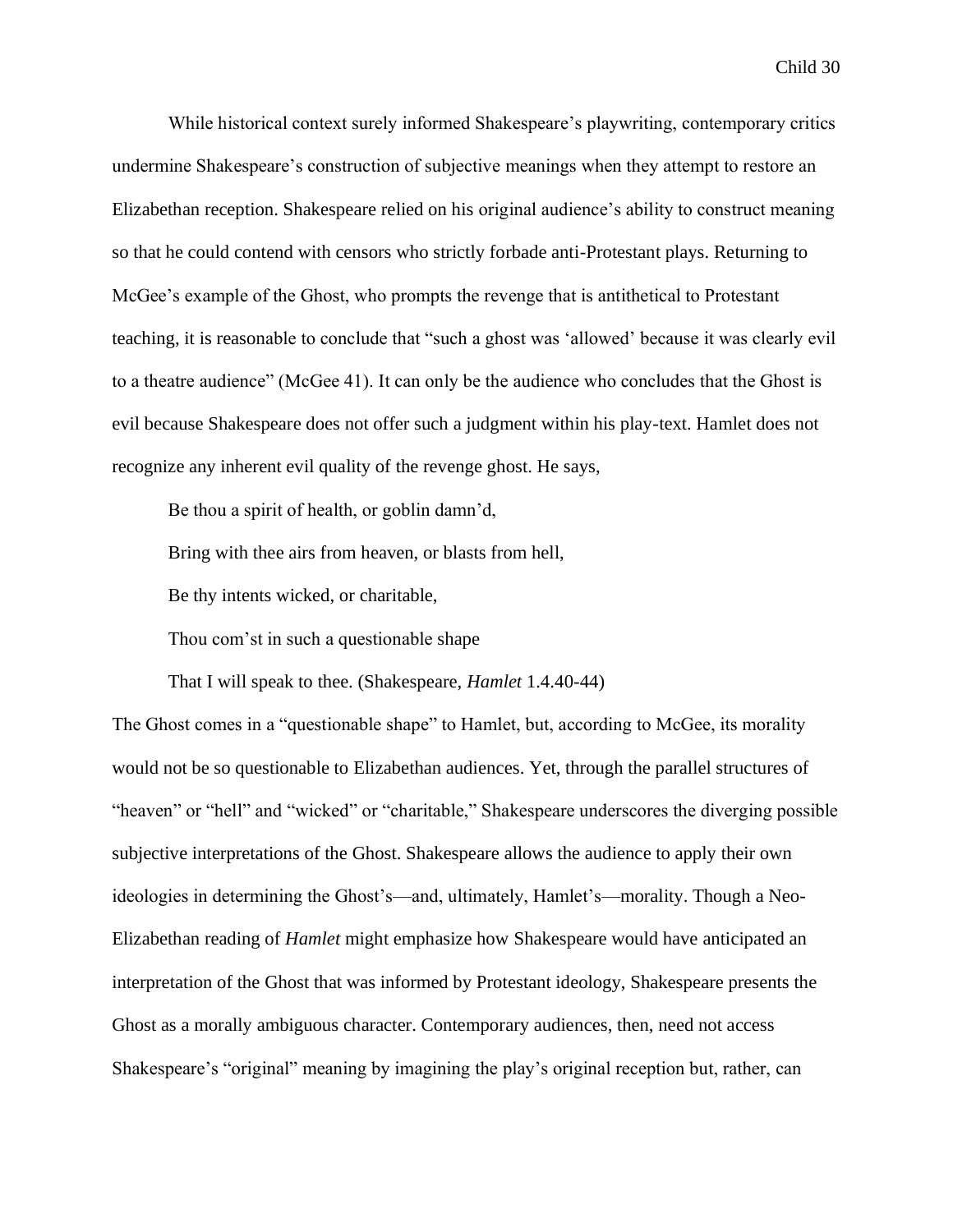participate in the subjective modes of reception that Shakespeare shapes by applying their own ideologies in their interpretations of Shakespeare's meaning.

Shakespeare's early modern audiences did not interpret his plays in ways that were intrinsically more authentic than contemporary audiences. Shakespeare's plays respond to early modern anxieties over a newly emerging theatrical audience. While these anxieties are unique to a specific historical moment, Shakespeare raises more universal questions regarding the theatrical audience and its role in the play-performance. His positioning of audience members as participants and collaborators emphasizes the active role that the audience plays in the creation of fiction and meaning. At a time of heightened anxiety over the power of the crowd, such empowerment of the audience likely held distinct meaning for early modern playgoers who were exploring new forms of engagement during the advent of commercial theatre. The impact of Shakespeare's audience empowerment, however, is not lost on contemporary audiences who, in the words of Mark Rylance, continue to "want more" from theatrical experiences. Limiting examination of the audience in Shakespeare studies to merely the "original audience" obscures the transhistorical examination of audience that Shakespeare's plays continue to invite. As metatheatricality is a permanent feature of Shakespeare's plays, these plays continue to heighten audiences' awareness of themselves and the conditions of the play-performance and, therefore, continue to serve as a site for examining the roles, functions, and powers of the theatrical audience.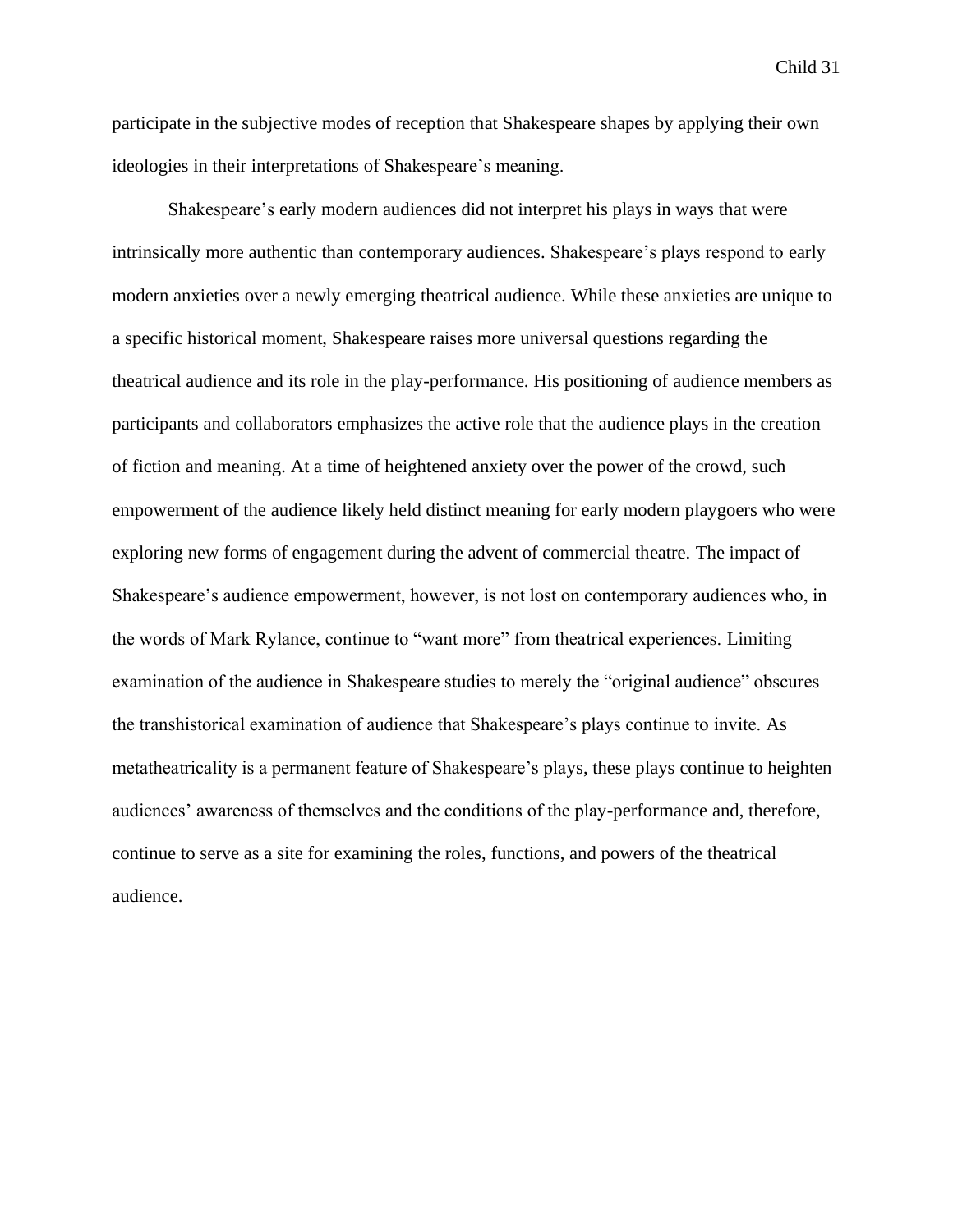#### Works Cited

- Bennett, Susan. *Theatre Audiences: A Theory of Production and Reception*. 2nd ed., Routledge, 1997.
- Boecker, Bettina. *Imagining Shakespeare's Original Audience, 1660-2000: Groundlings, Gallants, Grocers*. Palgrave Macmillan, 2015.
- Carson, Christie and Farah Karim-Cooper. *Shakespeare's Globe: A Theatrical Experiment*. Cambridge UP, 2008.
- Dunnum, Eric. *Unruly Audiences and the Theater of Control in Early Modern London*. Routledge, 2020.

Escolme, Bridget. *Talking to the Audience: Shakespeare, Performance, Self*. Routledge, 2005.

Gurr, Andrew. *Playgoing in Shakespeare's London*. 3rd ed., Cambridge UP, 2004.

---. *The Shakespearean Stage 1574-1642*. 4th ed., Cambridge UP, 2009.

Howard, Jean E. *The Stage and Social Struggle in Early Modern England*. Routledge, 1994.

Lopez, Jeremy. "'Do it, England!': The Actor and the Audience in *Hamlet*." *Shakespeare: Actors and Audiences*, edited by Fiona Banks, *The Arden Shakespeare*, 2019, pp. 59-75.

McGee, Arthur. *The Elizabethan Hamlet*. Yale UP, 1987.

- Menzer, Paul. "Crowd Control." *Imagining the Audience in Early Modern Drama, 1558-1642*, edited by Jennifer A. Low and Nova Myhill, Palgrave Macmillan, 2011, pp. 19-36.
- Purcell, Stephen. "Are Shakespeare's Plays Always Metatheatrical?" *Shakespeare Bulletin*, vol. 36, no. 1, 2018, pp. 19-35.
- ---. "Who Are We Talking About When We Talk About 'the Audience'?" *Shakespeare: Actors and Audiences*, edited by Fiona Banks, *The Arden Shakespeare*, 2019, pp. 17-38.